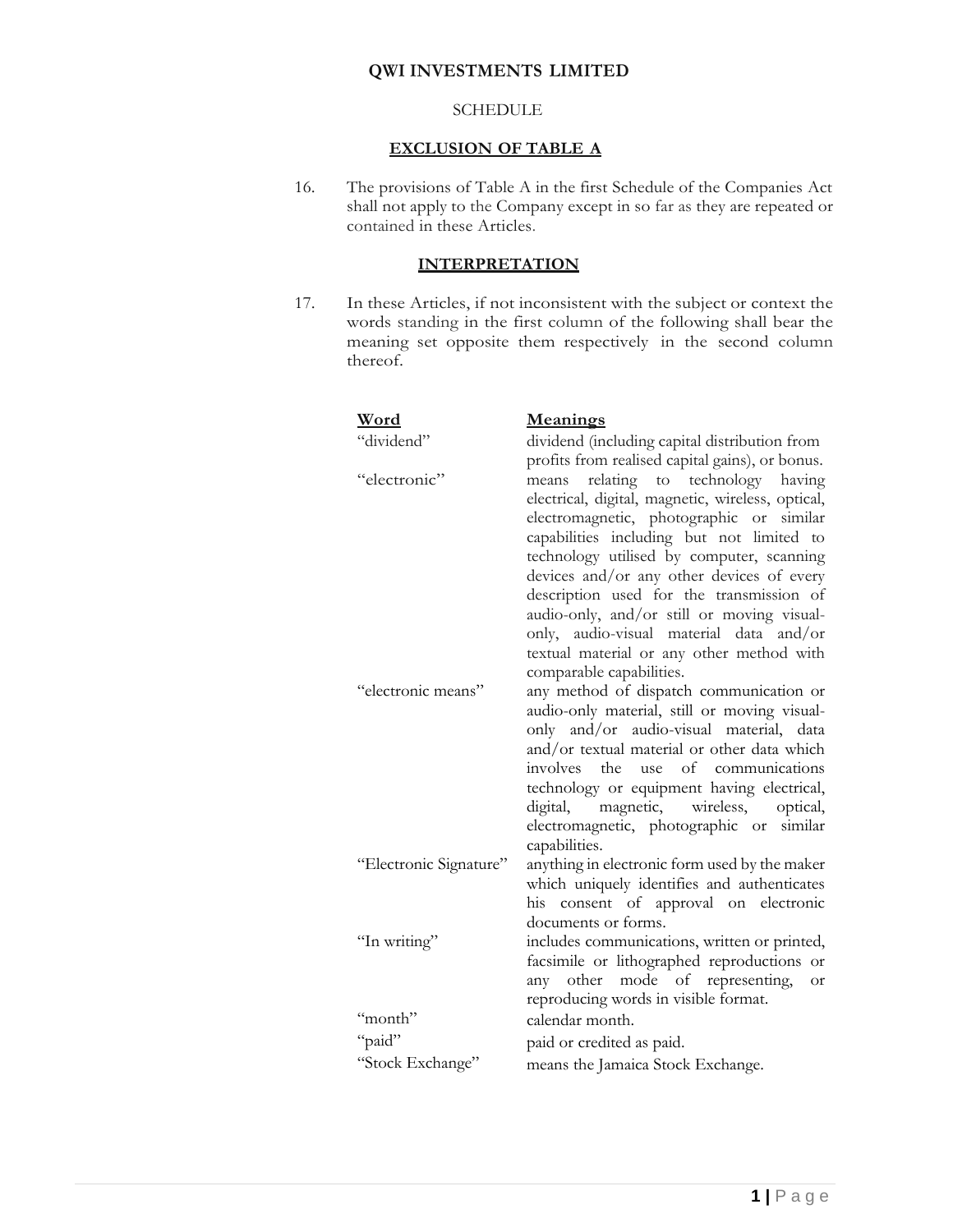| "the Act"               | the Companies Act, 2004 and any statutory<br>modification thereof in force from time to<br>time, and shall include every other statute<br>hereafter repealing and replacing same (an in<br>case of such repeal and replacement the<br>references in these Articles to the provisions<br>of the Act shall be read as references to the<br>equivalent provisions in the new statute). |
|-------------------------|-------------------------------------------------------------------------------------------------------------------------------------------------------------------------------------------------------------------------------------------------------------------------------------------------------------------------------------------------------------------------------------|
| "these Articles"        | these Articles of Incorporation as originally<br>framed or as from time to time altered by<br>special resolution.                                                                                                                                                                                                                                                                   |
| "the Company"           | shall<br><b>INVESTMENTS</b><br><b>QWI</b><br>mean                                                                                                                                                                                                                                                                                                                                   |
|                         | LIMITED.                                                                                                                                                                                                                                                                                                                                                                            |
| "the Office"            | the Registered Office of the Company.                                                                                                                                                                                                                                                                                                                                               |
| "the Register"          | the Register for Members of the Company<br>required to be kept by section 109 of the Act.                                                                                                                                                                                                                                                                                           |
| "place"                 | in relation to the place of a meeting, may be a<br>virtual and/or a physical meeting place.                                                                                                                                                                                                                                                                                         |
| "the rules of any Stock | shall mean the rules of the Jamaican Stock                                                                                                                                                                                                                                                                                                                                          |
| Exchange"               | Exchange and any other recognized stock<br>exchange on which the Company's shares or<br>other securities are listed.                                                                                                                                                                                                                                                                |
| "the Seal"              | shall mean the common seal of the Company.                                                                                                                                                                                                                                                                                                                                          |
| "the Secretary"         | any person appointed by the Directors to<br>perform the duties of the Secretary of the<br>Company and includes<br>any Assistant<br>Secretary who may be appointed by the<br>Directors.                                                                                                                                                                                              |
| "the Statutes"          | the Companies Act and every other Act or<br>Law for the time being in force affecting the<br>Company.                                                                                                                                                                                                                                                                               |
| "Transfer Secretary"    | includes any person, firm or Company<br>appointed to perform the duties of the<br>Transfer Secretary in any country in which a<br>Register is kept.                                                                                                                                                                                                                                 |

Expressions referring to writing shall, unless the contrary intention appears, be construed as including references to printing, lithography, photography, and other modes of representing or reproducing words in a visible form.

Unless the context otherwise requires, words or expressions contained in these Articles shall bear the same meaning as in the Act or any statutory modification thereof in force at the date at which these Articles become binding on the Company.

The marginal notes and clause headings are for convenience only, and shall not affect the interpretation of these Articles.

Words importing the singular number include the plural number and vice versa. Words importing the masculine gender only include the feminine gender. Words importing persons include corporations.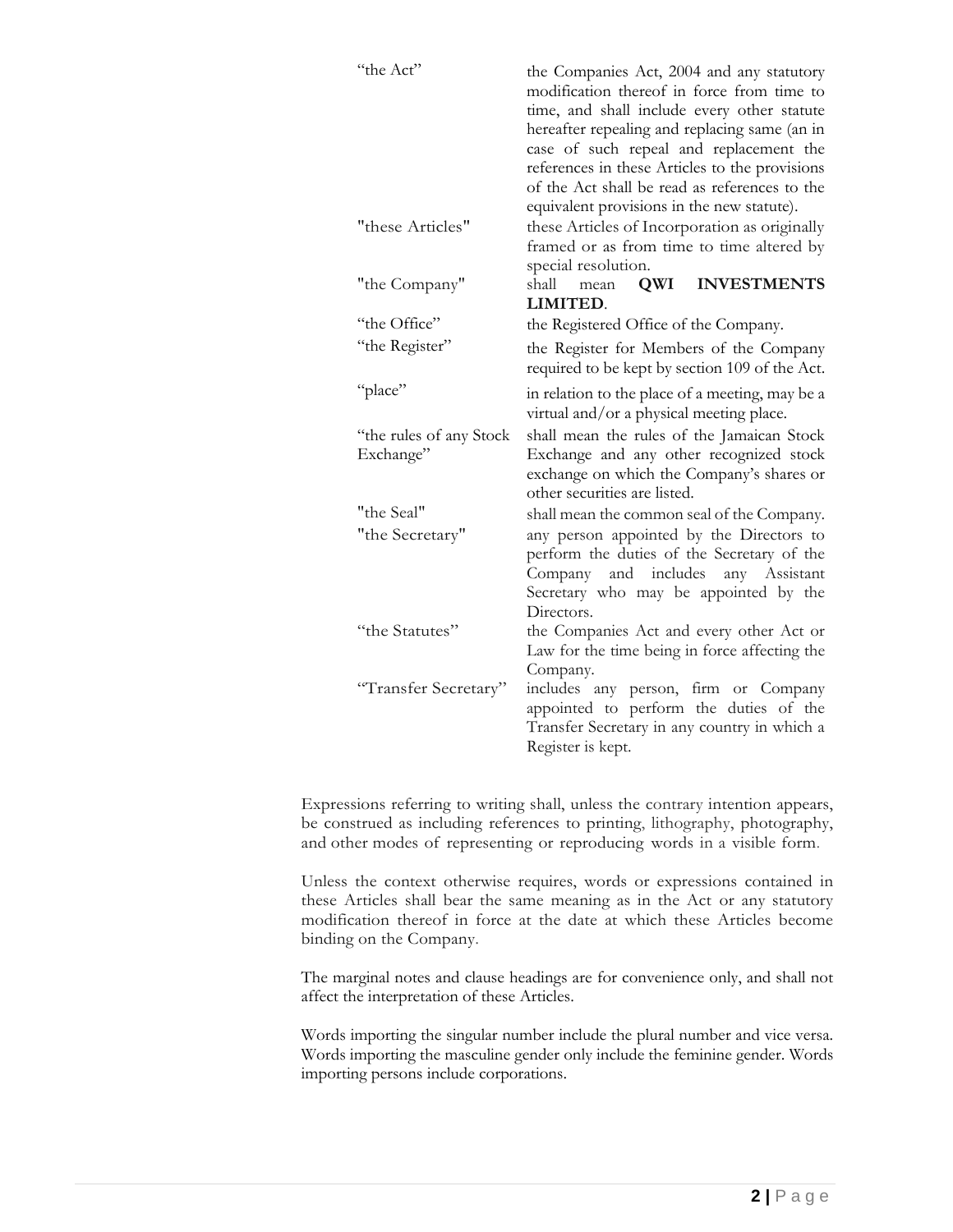# **SHARE CAPITAL, CERTIFICATES VARIATIONS OF RIGHTS**

| POWER TO ISSUE<br><b>SHARES OF</b><br><b>DIFFERENT CLASSES</b>   | 18.<br>Without prejudice to any special rights previously conferred<br>on the holders of any existing shares or class of shares, any share in the Company<br>may be issued with such preferred, deferred or other special rights or such<br>restrictions, whether in regard to dividend, voting, return of capital or otherwise<br>as the Company may from time to time by ordinary resolution determine.                                                                                                                                                                                                                                                                                                                                                                                                                                                                                                                                                                                                                                                                                                                                                        |
|------------------------------------------------------------------|------------------------------------------------------------------------------------------------------------------------------------------------------------------------------------------------------------------------------------------------------------------------------------------------------------------------------------------------------------------------------------------------------------------------------------------------------------------------------------------------------------------------------------------------------------------------------------------------------------------------------------------------------------------------------------------------------------------------------------------------------------------------------------------------------------------------------------------------------------------------------------------------------------------------------------------------------------------------------------------------------------------------------------------------------------------------------------------------------------------------------------------------------------------|
| REDEEMABLE<br>PREFERENCE<br><b>SHARES</b>                        | 19.<br>(a) Subject to the provisions of sections 56 and 57 of the<br>Act and any other relevant provisions, any shares may be issued by the Company,<br>with the sanction of an ordinary resolution, on the terms that they are, or at the<br>option of the Company are liable, to be redeemed on such terms and in such<br>manner as the Company before the issue of the shares may by special resolution<br>determine provided that where such power is reserved to purchase for<br>redemption any such share:                                                                                                                                                                                                                                                                                                                                                                                                                                                                                                                                                                                                                                                 |
|                                                                  | purchases not made through any Stock Exchange or by tender shall be<br>(1)<br>limited to a maximum price;                                                                                                                                                                                                                                                                                                                                                                                                                                                                                                                                                                                                                                                                                                                                                                                                                                                                                                                                                                                                                                                        |
|                                                                  | (ii) if purchases are by tender, tender shall be available to all shareholders alike.                                                                                                                                                                                                                                                                                                                                                                                                                                                                                                                                                                                                                                                                                                                                                                                                                                                                                                                                                                                                                                                                            |
|                                                                  | (b) Subject to the provisions of sections 62 of the Act and any<br>other relevant provisions, the Company may, with the sanction of an ordinary<br>resolution, issue preference shares on the terms that they are, or at the option of<br>the Company are, liable to be redeemed on such terms and in such manner as the<br>Company before the issue of the shares may by special resolution determine<br>provided that where such power is reserved to purchase for redemption any such<br>share:                                                                                                                                                                                                                                                                                                                                                                                                                                                                                                                                                                                                                                                               |
|                                                                  | purchases not made through any Stock Exchange or by tender shall be<br>(i)<br>limited to a maximum price;                                                                                                                                                                                                                                                                                                                                                                                                                                                                                                                                                                                                                                                                                                                                                                                                                                                                                                                                                                                                                                                        |
|                                                                  | if purchases are by tender, tender shall be available to all shareholders alike.<br>(11)                                                                                                                                                                                                                                                                                                                                                                                                                                                                                                                                                                                                                                                                                                                                                                                                                                                                                                                                                                                                                                                                         |
| <b>MODIFICATION</b><br>OF RIGHTS                                 | If at any time the share capital is divided into different classes<br>20.<br>of shares, the rights attached to any class (unless otherwise provided by the terms<br>of issue of the shares of that class) may, whether or not the Company is being<br>wound up, be varied with the consent in writing of the holders of three-fourths<br>of the issued shares of that class, or with the sanction of an extraordinary<br>resolution passed at a separate general meeting of the holders of the shares of the<br>class. To every such separate general meeting the provisions of these Articles<br>relating to general meetings shall apply, but so that the quorum shall be two<br>persons at the least holding or representing by proxy one-third of the issued<br>shares of the class (but so that if at any adjourned meeting of such holder a<br>quorum as above defined is not present, those members who are present shall be<br>a quorum) and that any holder of shares of the class present (in person or<br>electronically) or by proxy may demand a poll and, on a poll, shall have one vote<br>for each share of the class of which he is the holder. |
| RIGHTS NOT VARIED<br>BY THE ISSUE OF<br><b>SHARES PARI PASSU</b> | 21.<br>The rights conferred upon the holders of the shares of any<br>class issued with preferred or other rights shall not be deemed to be varied<br>by the creation or issue of further shares ranking pari passu therewith.                                                                                                                                                                                                                                                                                                                                                                                                                                                                                                                                                                                                                                                                                                                                                                                                                                                                                                                                    |
| <b>ALLOTMENT OF</b><br><b>SHARES</b>                             | 22.<br>Subject to the provisions of these Articles relating to new shares,<br>the shares shall be at the disposal of the Directors, and they may (subject to the<br>provisions of the Statutes) allot, grant options over, or otherwise dispose of them<br>to such persons, on such terms and conditions, and at such times as they think<br>fit, but so that no share shall be issued at a discount, except in accordance with                                                                                                                                                                                                                                                                                                                                                                                                                                                                                                                                                                                                                                                                                                                                  |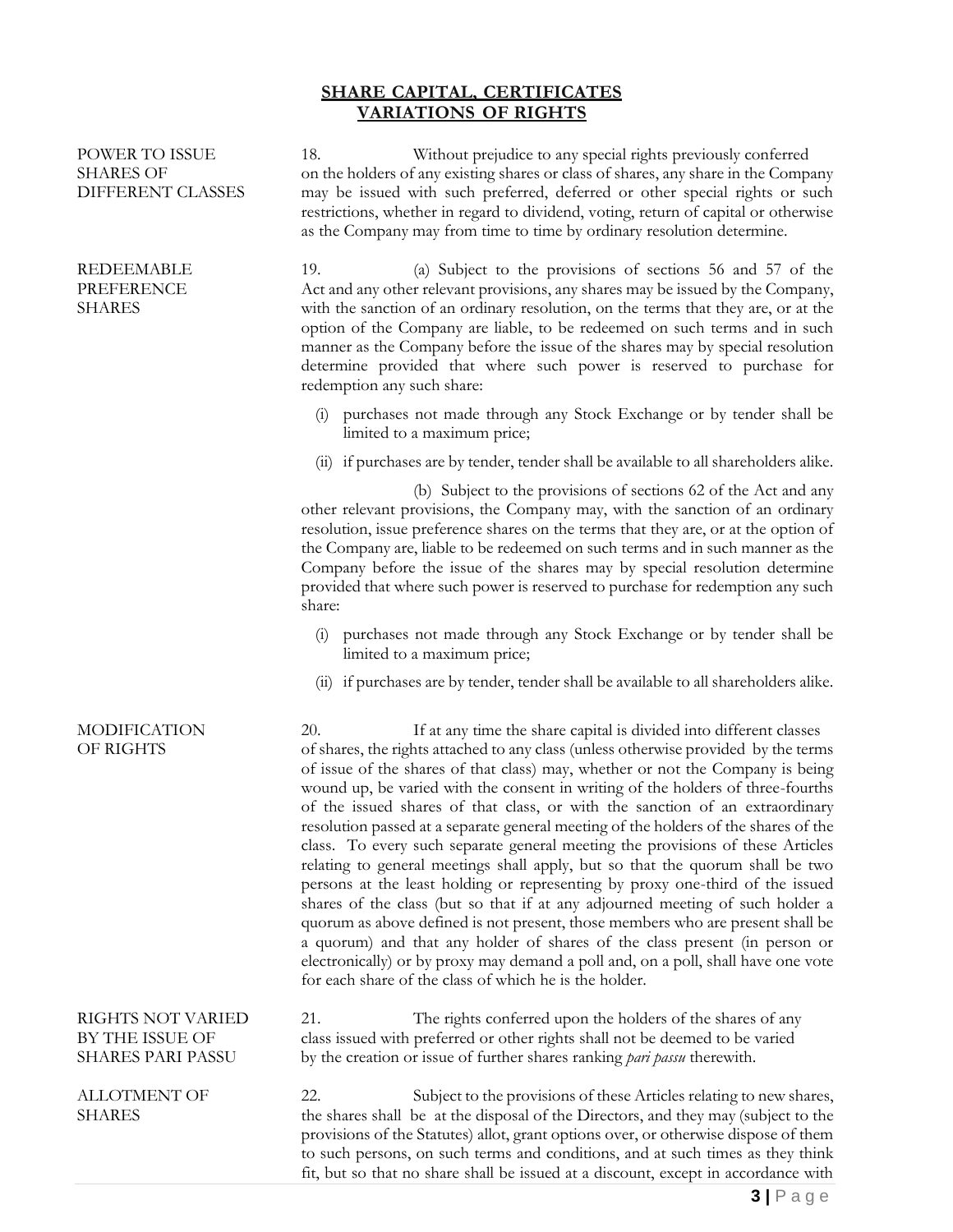the provisions of the Statutes, and so that in the case of shares offered to the public for subscription the amount payable on application on each share shall not be less than 5 per cent of the subscription price of the share.

COMMISSION FOR 23. The Company may exercise the powers of paying commissions PLACING SHARES conferred by section 53 of the Act, provided that the rate per cent or the commission paid or agreed to be paid shall be disclosed in the manner required by the said section and the rate of the commission shall not exceed the rate of 10 per cent of the price at which the shares in respect whereof the same is paid are issued or an amount equal to 10 per cent of such price (as the case may be). Such commission may be satisfied by the payment of cash or the allotment of fully or partly paid shares or partly in one way and partly in the other. The Company may also on any issue of shares pay such brokerage as may be lawful.

TRUSTS NOT 24. (a) Except as required by law, no person shall be recognized by RECOGNIZED the Company as holding any share upon any trust, and the Company shall not be bound by or be compelled in any way to recognize (even when having notice thereof) any equitable, contingent, future or partial interest in any share or any interest in any fractional part of a share or (except only as by these Articles or by law otherwise provided or under an order of a court of competent jurisdiction) any other rights in respect of any share except an absolute right to the entirety thereof in the registered holder.

> (b) The Directors may in their absolute discretion, serve a notice in writing on a member requiring him to make voluntary statutory declaration within fourteen days of receipt of the notice as regards the following:

- (i) whether he beneficially holds all the shares in the capital of the Company entered in the register of members in his name;
- (ii) whether, in case the member does not beneficially own all or some of the shares, the identity of the person who holds the beneficial interest in the said shares;
- (iii) where his interest is a past interest to give (so far as lies within his knowledge) particulars of the identity of the person who held that interest immediately upon his ceasing to hold it;
- (iv) whether the member is an affiliate or associate of any other member or beneficial owner of shares in the capital of the Company;
- (v) such other information or other facts that may be relevant.

(c) The Directors may also by such notice require any person seeking to have a share issued or a transfer of a share registered in his name to make a declaration as regards the matters mentioned in Article 24(b).

(d) Where a member or a person mentioned in Article 24(b) and 24(c) fails to make a declaration as required, until the requirements of the notice shall have been complied with to the satisfaction of the directors:

- (i) no voting rights shall be exercisable in respect of the relevant shares; and
- (ii) the Directors may withhold payment of any dividend or other moneys payable in respect of the relevant shares.

(e) The Directors shall cause to be entered against the name of the registered holder of the shares the following:

- (i) the fact that a notice was served on a member or a person pursuant to the Article 24(b) or (c) and the date on which the notice was served;
- (ii) any information provided pursuant to the notice and the date provided; and
- (iii) any other relevant information.

REGISTER OF 25. The Directors shall keep a register showing as respects each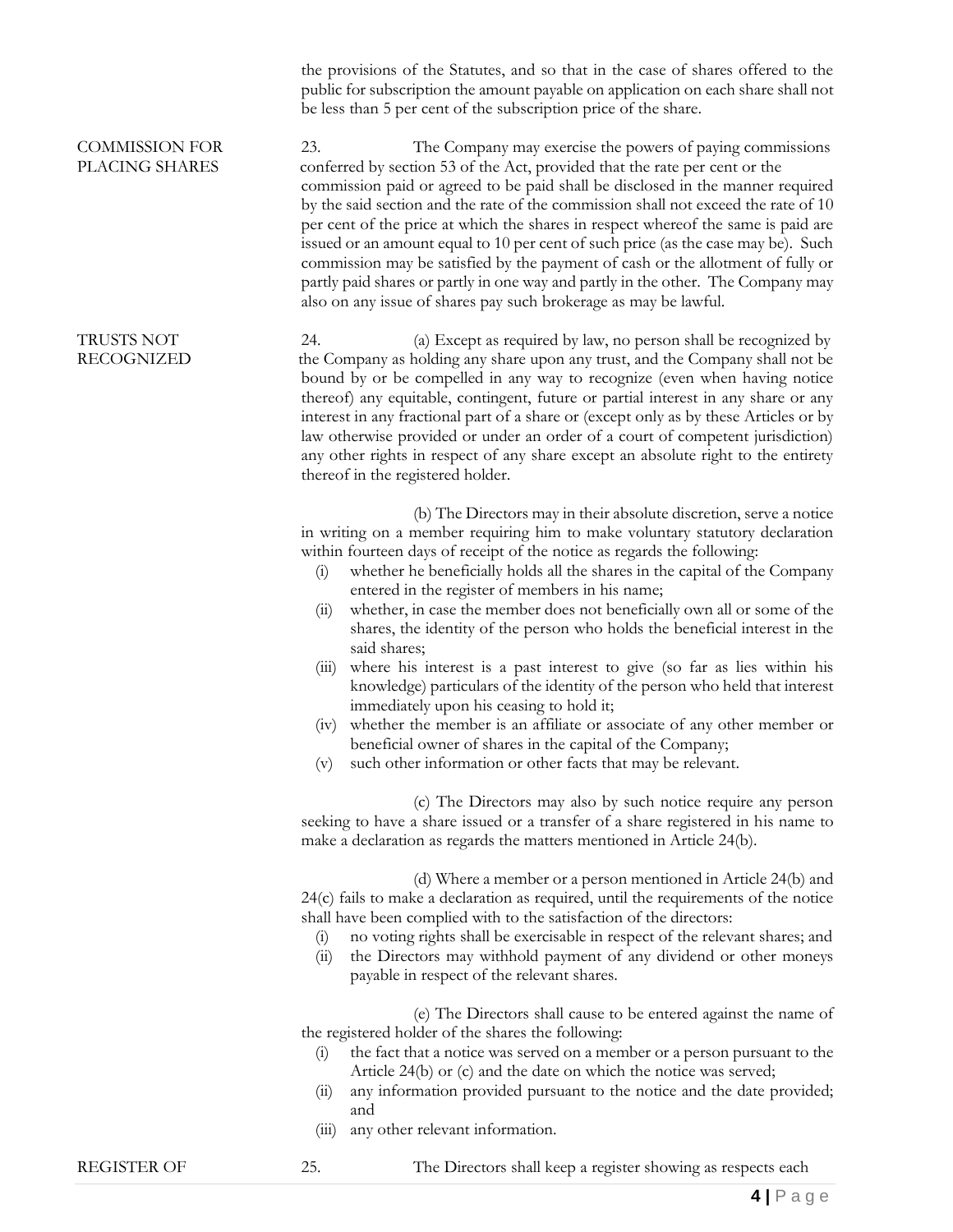| DIRECTOR'S<br><b>SHAREHOLDINGS</b>                         | Director the number, description and amount of shares or debentures in the<br>Company or its subsidiaries or holding company which are held by or in trust for<br>him or of which he has any right to become the holder.                                                                                                                                                                                                                                                                                                                                                                                                                                                                                                                                                                                                                                                                                                                                                                                                                                                                                                                                                                                                                                               |
|------------------------------------------------------------|------------------------------------------------------------------------------------------------------------------------------------------------------------------------------------------------------------------------------------------------------------------------------------------------------------------------------------------------------------------------------------------------------------------------------------------------------------------------------------------------------------------------------------------------------------------------------------------------------------------------------------------------------------------------------------------------------------------------------------------------------------------------------------------------------------------------------------------------------------------------------------------------------------------------------------------------------------------------------------------------------------------------------------------------------------------------------------------------------------------------------------------------------------------------------------------------------------------------------------------------------------------------|
|                                                            | <b>CERTIFICATES</b>                                                                                                                                                                                                                                                                                                                                                                                                                                                                                                                                                                                                                                                                                                                                                                                                                                                                                                                                                                                                                                                                                                                                                                                                                                                    |
| <b>SHARE CERTIFICATE</b>                                   | 26.<br>(a) Every member shall be entitled without payment to a<br>certificate issued under the Seal of the Company for all shares registered in his<br>name, or in the case of shares of more than one class being registered in his name,<br>to a separate certificate for each class of shares so registered.<br>(b) Every certificate shall be issued within ten (10) days after<br>allotment or lodgment of transfer (or within such other period as the conditions<br>of issue shall provide), shall be under the Seal, shall bear the autographic<br>signatures of one Director and the Secretary and shall specify the shares to which<br>it relates and the amount paid up thereon, and the distinguishing numbers (if any).<br>Provided that the Company shall not be bound to register more than four persons<br>as the joint holders of any share (except in the case of executors or trustees of a<br>deceased member) and in respect of a share held jointly by several persons the<br>Company shall not be bound to issue more than one certificate, and delivery of a<br>certificate for a share to one of several joint holders shall be sufficient delivery to<br>all such holders.                                                                   |
| NEW CERTIFICATE                                            | 27.<br>If a share certificate be defaced, lost, or destroyed, it may be<br>renewed on payment of a fee of Two Dollars or such less sum and on such terms<br>(if any) as to evidence and indemnity and payment of out-of-pocket expenses of<br>the Company incurred in investigating the loss, as the Directors think fit.                                                                                                                                                                                                                                                                                                                                                                                                                                                                                                                                                                                                                                                                                                                                                                                                                                                                                                                                              |
| PURCAHSE OF OWN<br><b>SHARES</b>                           | Subject to the provisions of section 58 of the Act, and any other<br>28.<br>(a)<br>relevant provisions of the Act, the Company may purchase or acquire or<br>otherwise deal in its own shares issued by it in such manner and on such terms as<br>the Directors may from time to time determine.<br>(b) Subject to the provisions of section 59 of the Act, and any other<br>relevant provisions of the Act, the Company may for any of the purposes<br>specified in that section, purchase or acquire or otherwise deal in its own shares<br>issued by it in such manner and on such terms as the Directors may from time to<br>time determine.                                                                                                                                                                                                                                                                                                                                                                                                                                                                                                                                                                                                                       |
| <b>PROHIBITED</b><br><b>FINANCIAL</b><br><b>ASSISTANCE</b> | 29.<br>(a) Where circumstances prejudicial to the Company exist<br>the Company shall not give, whether directly or indirectly, and whether by<br>means of a loan, guarantee, the provision of security or otherwise, any financial<br>assistance for the purpose of or in connection with a purchase or subscription<br>made or to be made by any person of or for any shares in the Company or of any<br>company with which it is affiliated nor shall the Company make a loan for any<br>purpose whatsoever on the security of its shares or those of a company with<br>which it is affiliated, but nothing in this regulation shall prohibit transactions<br>mentioned in section 185 of the Act.<br>(b) The Company may, in accordance with section 185 of the Act,<br>give financial assistance to any person by means of a loan, guarantee, or otherwise:<br>(i) in the ordinary course of business;<br>(ii) on account of expenditure incurred or to be incurred on behalf of<br>the Company;<br>to a holding body corporate;<br>(111)<br>to any of the Company's subsidiaries; or<br>(iv)<br>(v) to employees of the Company to enable them to purchase shares in<br>an employee share ownership plan approved under the Employee<br>Share Ownership Plan Act. |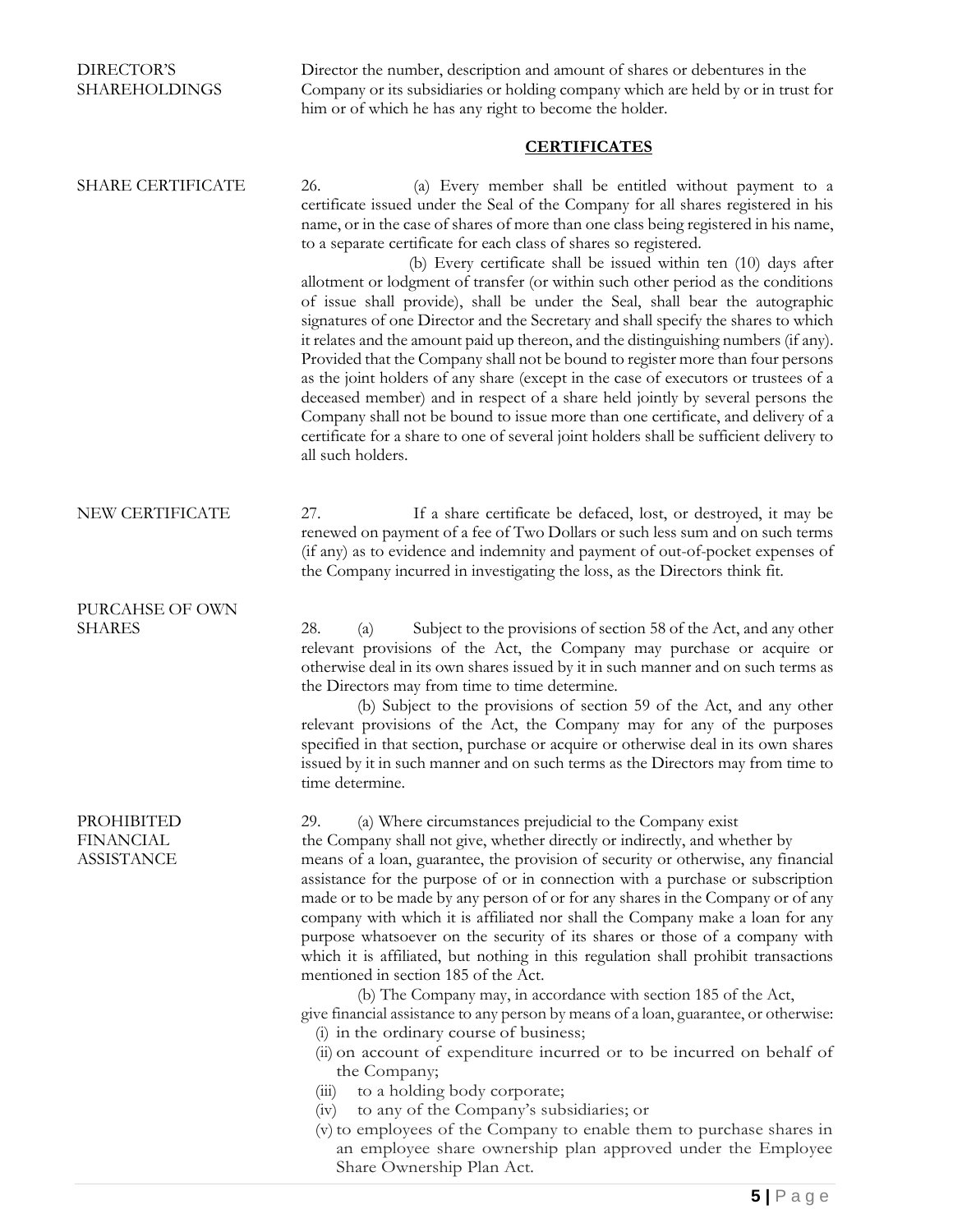# **LIEN**

| <b>COMPANY TO HAVE</b><br>LIEN ON SHARES | 30.<br>The Company shall have a first and paramount lien on every<br>share (not being a fully paid share) for all moneys (whether presently<br>payable or not) called or payable at a fixed time in respect of that share, and<br>the Company shall also have a first and paramount lien on all shares (other<br>than fully paid shares) standing registered in the name of a single person for<br>all moneys presently payable by him or his estate to the Company; but the<br>Directors may at any time declare any share to be wholly or in part exempt<br>from the provisions of this Article. The Company's lien, if any, on a share<br>shall extend to all dividends payable thereon.                                                                                       |
|------------------------------------------|-----------------------------------------------------------------------------------------------------------------------------------------------------------------------------------------------------------------------------------------------------------------------------------------------------------------------------------------------------------------------------------------------------------------------------------------------------------------------------------------------------------------------------------------------------------------------------------------------------------------------------------------------------------------------------------------------------------------------------------------------------------------------------------|
| <b>ENFORCING LIEN</b><br><b>BY SALE</b>  | 31.<br>The Company may sell in such manner as the Directors think<br>fit, any shares on which the Company has a lien, but no sale shall be made unless<br>a sum in respect of which the lien exists is presently payable, nor until the<br>expiration of fourteen (14) days after a notice in writing, stating and<br>demanding payment of such part of the amount in respect of which the<br>lien exists as is presently payable, has been given to the registered holder<br>for the time being of the share, or the person entitled thereto by reason<br>of his death or bankruptcy.                                                                                                                                                                                            |
| <b>EFFECT OF SALE</b>                    | 32.<br>To give effect to any such sale the Directors may authorize some<br>person to transfer the shares sold to the purchaser thereof. The purchaser shall<br>be registered as the holder of the shares comprised in any such transfer, and<br>he shall not be bound to see to the application of the purchase money,<br>nor shall his title to the share be affected by any irregularity or invalidity<br>in the proceedings in reference to the sale.                                                                                                                                                                                                                                                                                                                          |
| <b>APPLICATION OF</b><br><b>PROCEEDS</b> | The net proceeds of any such sale shall be received by the<br>33.<br>Company and applied in payment of such part of the amount in respect of<br>which the lien exists as is presently payable, and the residue, if any, shall<br>(subject to a like lien for sums not presently payable as existed upon the shares<br>before the sale) be paid to the person entitled to the shares at the date of the<br>sale.                                                                                                                                                                                                                                                                                                                                                                   |
|                                          | <b>CALLS ON SHARES</b>                                                                                                                                                                                                                                                                                                                                                                                                                                                                                                                                                                                                                                                                                                                                                            |
| <b>CALLS ON SHARES</b>                   | The Directors may from time to time make calls upon the<br>34.<br>members in respect of any moneys unpaid on their shares and not by the<br>conditions of allotment thereof made payable at any fixed time; provided that<br>no call shall exceed one fourth of the price of the share, or be made payable<br>within one (1) month from the date fixed for the payment of the last<br>preceding call, and each member shall, subject to receiving fourteen (14) days'<br>notice at least specifying the time and place for payment, pay the amount<br>called on his shares to the Company at the time and place so specified the<br>amount called on his shares. A call may be made payable by instalments. A<br>call may be revoked or postponed as the Directors may determine. |
| TIME WHEN CALL<br><b>MADE</b>            | A call shall be deemed to have been made at the time when<br>35.<br>the resolution of the Directors authorising the call was passed.                                                                                                                                                                                                                                                                                                                                                                                                                                                                                                                                                                                                                                              |
| LIABILITY OF JOINT<br><b>HOLDERS</b>     | 36.<br>The joint holders of a share shall be jointly and severally<br>liable to pay all calls in respect thereof.                                                                                                                                                                                                                                                                                                                                                                                                                                                                                                                                                                                                                                                                 |
| WHEN INTEREST<br>ON CALL PAYABLE         | 37.<br>If a call is payable in respect of any share or any instalment of<br>a call is not paid before or on the day appointed for payment thereof, the holder<br>for the time being of such share shall be liable to pay interest on the sum from                                                                                                                                                                                                                                                                                                                                                                                                                                                                                                                                 |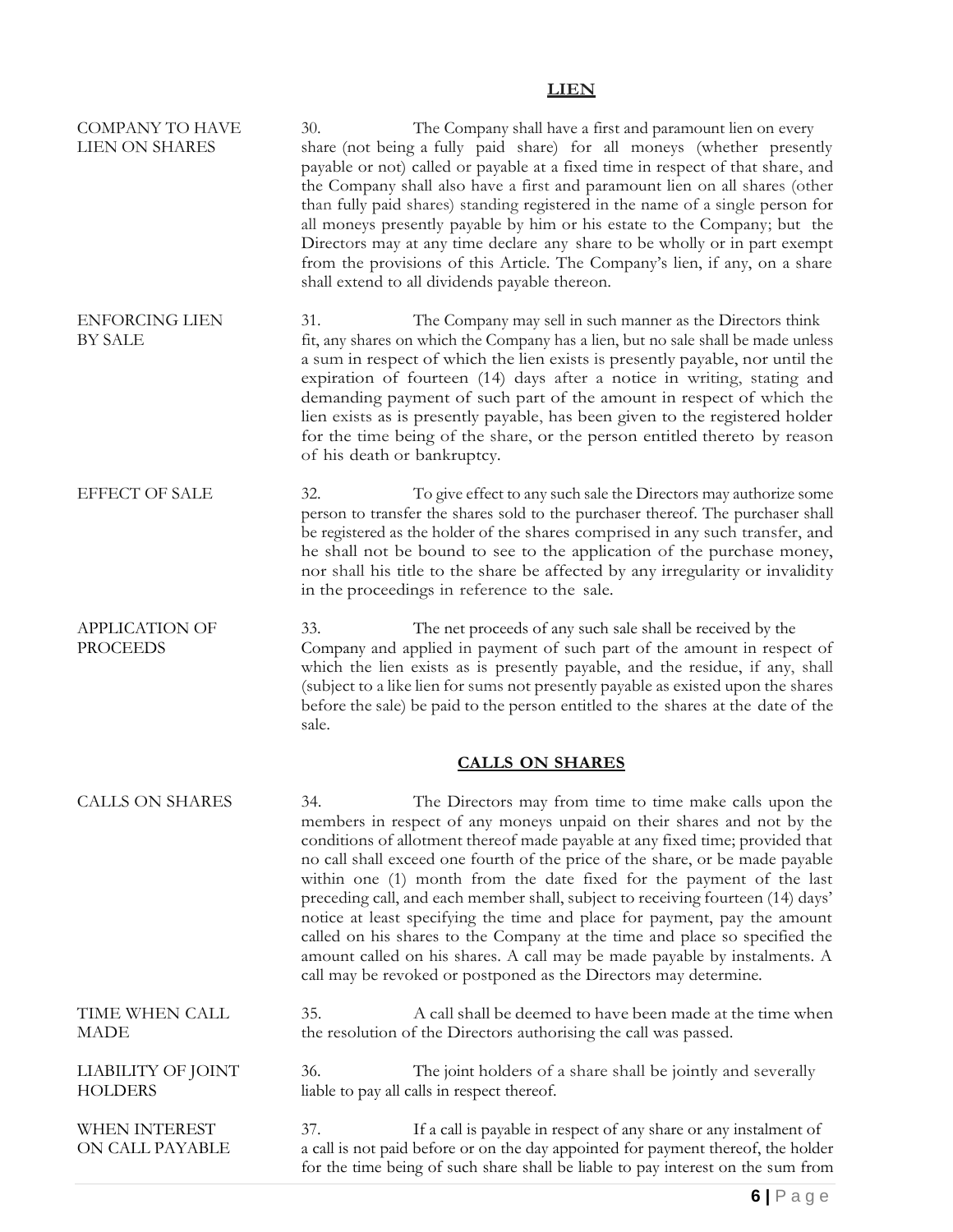|                                                                                     | the day appointed for the payment of such call or instalment to the time of actual<br>payment at such rate not exceeding five percent per annum as the Directors may<br>determine; but the Directors may, if they shall think fit, waive the payment of<br>such interest or any part thereof.                                                                                                                                                                                                                                                                                                                                                                                                        |
|-------------------------------------------------------------------------------------|------------------------------------------------------------------------------------------------------------------------------------------------------------------------------------------------------------------------------------------------------------------------------------------------------------------------------------------------------------------------------------------------------------------------------------------------------------------------------------------------------------------------------------------------------------------------------------------------------------------------------------------------------------------------------------------------------|
| <b>SUMS DEEMED TO</b><br><b>BE CALL</b>                                             | 38.<br>Any sum (whether on account of the price of the share or by<br>way of premium) which by the terms of issue of share becomes payable on<br>allotment or at any fixed date, shall for the purpose of these Articles be deemed<br>to be a call duly made and payable on the date on which by the terms of issue the<br>same become payable, and in case of non-payment all the relevant provisions of<br>these Articles as to payment of interest and expenses, forfeiture of shares for<br>non-payment of calls or otherwise, shall apply to every such amount and shares<br>in respect of which it is payable as if such sum had become payable by virtue of<br>a call duly made and notified. |
| <b>DIFFERENCES IN</b><br><b>CALLS</b>                                               | 39.<br>The Directors may, on the issues of shares, differentiate between<br>the holders as to the amount of calls to be paid and the times of payment.                                                                                                                                                                                                                                                                                                                                                                                                                                                                                                                                               |
| PAYMENT OF CALLS<br>IN ADVANCE                                                      | The Directors may, if they think fit, receive from any members<br>40.<br>willing to advance the same, all or any part of the moneys uncalled and unpaid<br>upon any shares held by him, and upon all or any moneys so advanced may (until<br>the same would, but for such advance become payable) pay interest at<br>such rate not exceeding (unless the Company in general meeting shall<br>otherwise direct) five (5) per centum per annum, as may be agreed upon<br>between the Directors and the member paying such sum in advance.                                                                                                                                                              |
| <b>MEMBERS NOT</b><br><b>ENTITLED TO</b><br>DIVIDEND OR TO VOTE<br>UNTIL CALLS PAID | 41.<br>No member shall be entitled to receive any dividend or to be<br>present or to vote on any question either personally or by proxy, at any general<br>meeting, or upon a poll, or to be reckoned in a quorum whilst any call or other<br>sum shall be due and payable to the Company in respect of any of the shares<br>held by him, whether alone or jointly with any other person.                                                                                                                                                                                                                                                                                                            |
|                                                                                     | <b>TRANSFER OF SHARES</b>                                                                                                                                                                                                                                                                                                                                                                                                                                                                                                                                                                                                                                                                            |
| <b>EXECUTION</b><br>OF TRANSFER                                                     | The instrument of transfer of any share shall be executed by or<br>42.<br>on behalf of the transferor and the transferee, and the transferor shall be deemed<br>to remain the holder of the share until the transferee is entered in the register in<br>respect thereof.                                                                                                                                                                                                                                                                                                                                                                                                                             |
| FORM OF TRANSFER                                                                    | 43.<br>(a) Subject to such of the restrictions of these Articles as may be<br>applicable, any member may transfer all or any of his shares by instrument in<br>writing in any usual or common form or any other form which the Directors may<br>approve.                                                                                                                                                                                                                                                                                                                                                                                                                                             |
|                                                                                     | (b) The Directors may, subject to such proper safeguards as they<br>shall determine, authorise the security or transfer agent of the Company to certify<br>any instrument of transfer of shares in or debentures of the Company against<br>certificates lodged.                                                                                                                                                                                                                                                                                                                                                                                                                                      |
| <b>WHEN DIRECTORS</b><br>MAY DECLINE TO<br>REGISTER TRANSFERS                       | The Directors may decline to register the transfer of a share<br>44.<br>(not being a fully paid share) to a person of whom they shall not approve, and<br>they may also decline to register the transfer of a share on which the Company<br>has a lien.                                                                                                                                                                                                                                                                                                                                                                                                                                              |
|                                                                                     | 45.<br>The Directors may also decline to recognise any instrument of<br>transfer unless:-                                                                                                                                                                                                                                                                                                                                                                                                                                                                                                                                                                                                            |
|                                                                                     | the instrument of transfer is accompanied by the certificate of<br>(a)<br>the shares to which it relates, and such other evidence as the Directors                                                                                                                                                                                                                                                                                                                                                                                                                                                                                                                                                   |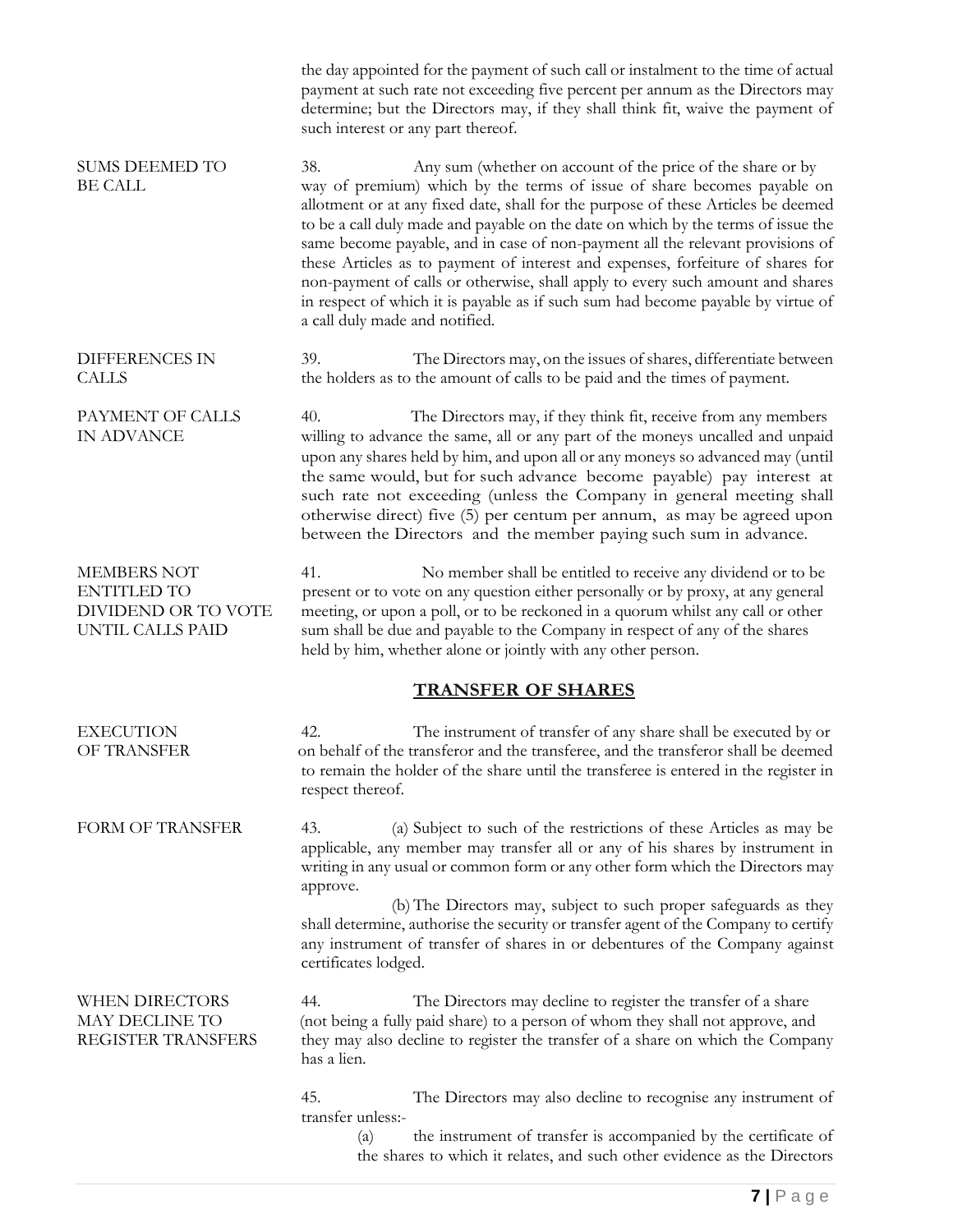may reasonably require to show the right of the transferor to make the transfer; and

(b) the instrument of transfer is in respect of only one class of share.

NOTICE OF REFUSAL 46. If the Directors refuse to register a transfer they shall within two (2) months after the date on which the transfer was lodged with the Company send to the transferee notice of the refusal.

REGISTER MAY 47. The registration of transfers may be suspended at such times BE CLOSED and for such periods as the Directors may from time to time determine, provided always that such registration shall not be suspended for more than thirty (30) days in any year.

REGISTRATION 48. The Company shall charge a fee not exceeding twenty FEES dollars (\$20) on the registration of a transfer or of any probate, letters of administration, certificate of death or marriage, power of attorney, notice in lieu of distringas, or other instrument affecting the title to any share; provided that where any of the shares are listed on a stock exchange there shall be no charge for the registration of any transfer or other document affecting the title to those shares.

#### **TRANSMISSION OF SHARES**

TRANSMISSION 49. In case of the death of a member the survivor or survivors where the deceased was a joint holder, and the legal personal representatives of the deceased where he was a sole holder, shall be the only persons recognized by the Company as having any title to his interest in the shares; but nothing herein contained shall release the estate of a deceased joint holder from any liability in respect of any share which had been jointly held by him with other persons.

PERSON 50. Any person becoming entitled to a share in consequence of the ENTITLED ON death or bankruptcy of a member may upon such evidence being produced DEATH OR as may from time to time be required by the Directors and subject as hereinafter BANKRUPTCY provided, elect either to be registered himself as the holder of the share or to MAY ELECT have some person nominated by him registered as the transferee thereof. TO BE REGISTERED But the Directors shall, in either case, have the same right to decline or, OR TO TRANSFER suspend registration as they would have had in the case of a transfer of the share by that member before his death or bankruptcy, as the case may be.

EFFECT OF 51. If the person so becoming entitled shall elect to be registered ELECTION himself, he shall deliver or send to the Company a notice in writing signed by him stating that he so elects. If he shall elect to have another person registered he shall testify his election by executing to that person a transfer of the share. All limitations, restrictions and provisions of these Articles relating to the right to transfer and the registration of transfers of shares shall be applicable to any such notice or transfer as aforesaid as if the death or bankruptcy of the member had not occurred and the notice or transfer were a transfer signed by that member.

RIGHTS OF PERSON 52. A person becoming entitled to a share by reason of the death ENTITLED BY or bankruptcy of the holder of a share shall be entitled to the same dividends and TRANSMISSION other advantages to which he would be entitled if he were the registered holder of the share, except that he shall not, before being registered as a member in respect of the share, be entitled in respect of it to exercise any right conferred by membership in relation to meetings of the Company. Provided always that the Directors may at any time give notice requiring any such person to elect either to be registered himself or to transfer the share, and if the notice is not complied with within ninety days the Directors may thereafter withhold payment of all dividends or other moneys payable in respect of the share until the requirements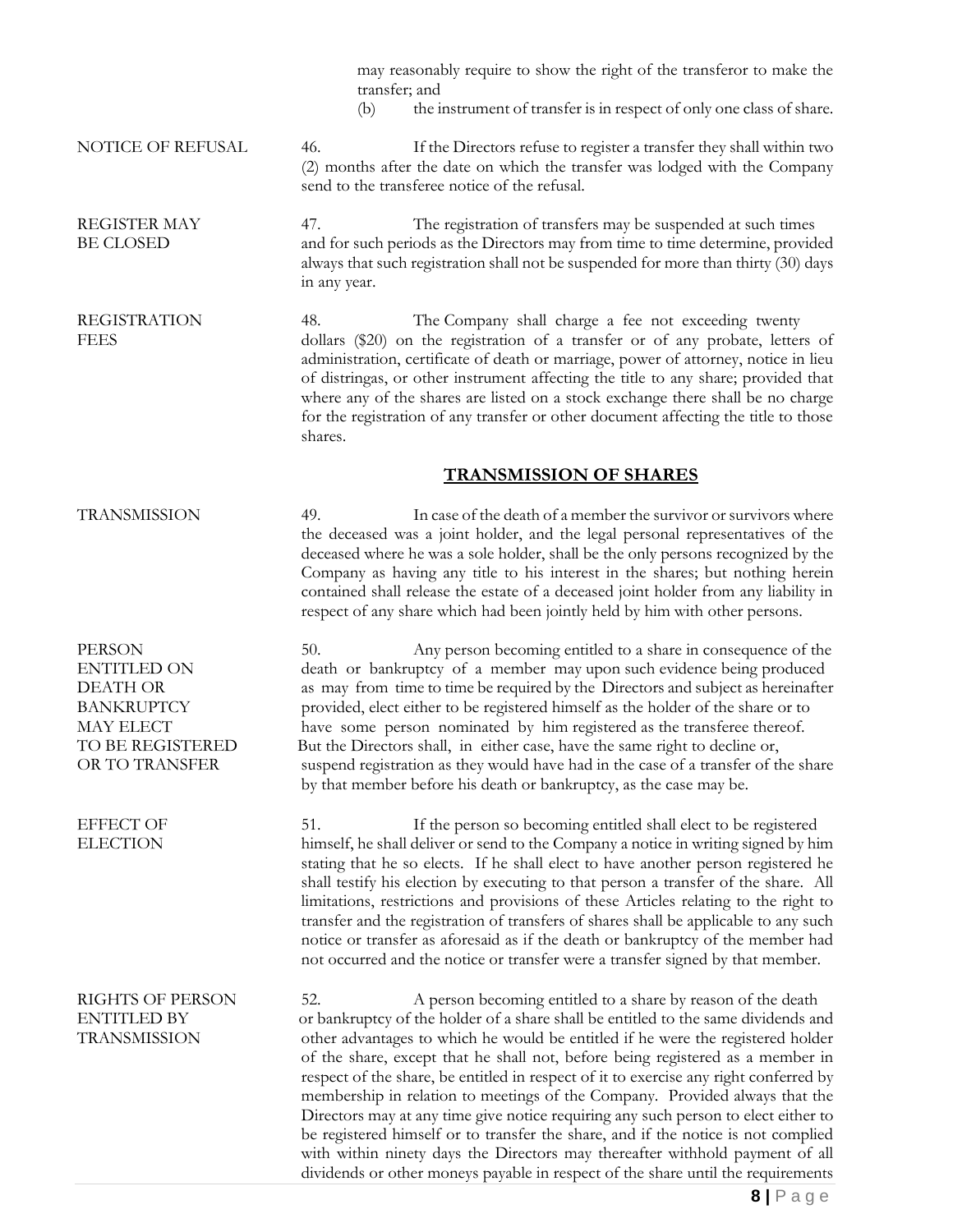of the notice have been complied with.

# **FORFEITURE OF SHARES**

| NOTICE REQUIRING<br>PAYMENT ON CALL                                               | 53.<br>If a member fails to pay any call or instalment on the day<br>appointed for payment thereof, the Directors may, at any time thereafter during<br>such time as any part of the call or instalment remains unpaid, serve a notice on<br>him requiring him to pay so much of the call or instalment as is unpaid, together<br>with any interest which may have accrued and all expenses that may have been<br>incurred by the Company by reason of such non-payment.                                                                                                                                                                                                                                                                                                                                                                                                                                                                                                                                                                       |
|-----------------------------------------------------------------------------------|------------------------------------------------------------------------------------------------------------------------------------------------------------------------------------------------------------------------------------------------------------------------------------------------------------------------------------------------------------------------------------------------------------------------------------------------------------------------------------------------------------------------------------------------------------------------------------------------------------------------------------------------------------------------------------------------------------------------------------------------------------------------------------------------------------------------------------------------------------------------------------------------------------------------------------------------------------------------------------------------------------------------------------------------|
| FORM OF NOTICE                                                                    | 54.<br>The notice shall name a further day (not earlier than the<br>expiration of fourteen (14) days from the date of service of the notice) on or<br>before which the payment required by the notice is to be made, and shall also<br>state that in the event of non-payment at or before the time appointed the shares<br>in respect of which the call was made will be liable to be forfeited.                                                                                                                                                                                                                                                                                                                                                                                                                                                                                                                                                                                                                                              |
| IF NOTICE NOT<br><b>COMPLIED WITH</b><br><b>SHARES MAY BE</b><br><b>FORFEITED</b> | 55.<br>If the requirements of any such notice as aforesaid are not<br>complied with, any shares in respect of which the notice has been given may, at<br>any time thereafter, before the payment required by the notice has been made,<br>be forfeited by a resolution of the Directors to that effect. Such forfeiture shall<br>include all dividends declared in respect of the forfeited shares, and not actually<br>paid before the forfeiture.                                                                                                                                                                                                                                                                                                                                                                                                                                                                                                                                                                                            |
| NOTICE OF<br><b>FORFEITURE</b>                                                    | 56.<br>When any share shall have been so forfeited, notice of the<br>forfeiture shall be given to the holder of the share, or the person entitled to the<br>share by transmission, and an entry of the forfeiture, with the date hereof, shall<br>forthwith be made in the Register, but no forfeiture shall be invalidated by any<br>failure to give such notice or make such entry as aforesaid.                                                                                                                                                                                                                                                                                                                                                                                                                                                                                                                                                                                                                                             |
| <b>SALE OF</b><br>FORFEITED SHARE                                                 | A forfeited share shall be the property of the Company, and may<br>57.<br>be sold or otherwise disposed of on such terms and in such manner as the<br>Directors think fit, and at any time before a sale or disposition the forfeiture may<br>be cancelled on such terms as the Directors think fit; or the Directors may, at<br>any time before such shares are sold or otherwise disposed of, annul the<br>forfeiture upon such terms as they may approve. For the purpose of giving<br>effect to any such sale or other disposition the Directors may authorise<br>some person to transfer the shares so sold or otherwise disposed of to the<br>purchaser thereof or other person becoming entitled thereto, and he shall<br>thereupon be registered as the holder of the share, and shall not be bound<br>to see to the application of the purchase money, if any, nor shall his<br>title to the share be affected by any irregularity or invalidity in the<br>proceedings in reference to the forfeiture, sale or disposal of the share. |
| POSITION AFTER<br><b>FORFEITURE</b>                                               | 58.<br>A person whose shares have been forfeited shall cease to be a<br>member in respect of forfeited shares, but shall, notwithstanding, remain liable<br>to pay to the Company all moneys which, at the date of forfeiture, were presently<br>payable by him to the Company in respect of the shares, together with interest<br>thereon at such rate not exceeding ten percent per annum, as the Directors shall<br>think fit, from the date of forfeiture until payment but his liability shall cease if<br>and when the Company shall have received payment in full of all such moneys in<br>respect of the shares.                                                                                                                                                                                                                                                                                                                                                                                                                       |
| <b>EVIDENCE OF</b><br><b>FORFEITURE</b><br><b>AND VALIDITY</b><br>OF SALE         | 59.<br>A statutory declaration in writing that the declarant is a Director<br>or the Secretary of the Company, and that a share in the Company has been duly<br>forfeited on a date stated in the declaration, shall be conclusive evidence of the<br>facts therein stated as against all persons claiming to be entitled to the share. The<br>Company may receive the consideration, if any, given for the share on any sale                                                                                                                                                                                                                                                                                                                                                                                                                                                                                                                                                                                                                  |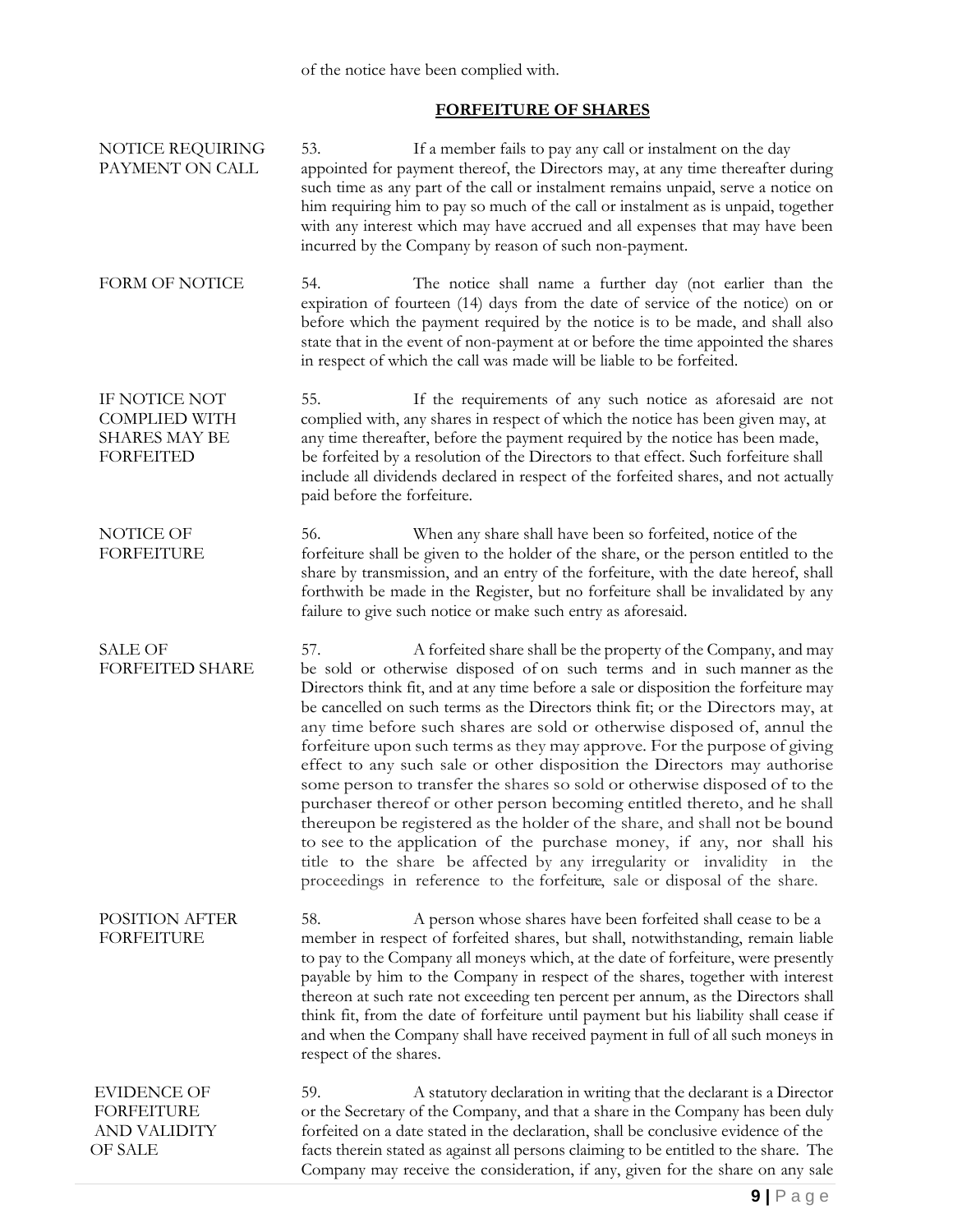re-allotment or other disposition thereof and may execute a transfer of the share in favour of the person to whom the share is sold re-allotted or otherwise disposed of and he shall thereupon be registered as the holder of the share, and shall not be bound to see to the application of the purchase money, if any, nor shall his title to the share be affected by any irregularity or invalidity in the proceedings in reference to the forfeiture, sale, re-allotment or disposal of the share.

60. The provisions of these regulations as to forfeiture shall apply in the case of non-payment of any such sum which, by the terms of the issue of share, becomes payable at a fixed time, as if the same has been payable by virtue of a call duly made and notified.

### **CONVERSION OF SHARES INTO STOCK**

CONVERSION OF 61. The Company may by ordinary resolution convert any paid-up SHARES IN STOCK shares into stock, and re-convert any stock into paid-up shares of any denomination.

TRANSFER OF STOCK 62. The holders of stock may transfer the same or any part thereof in the same manner, and subject to the same regulations, as and subject to which the shares from which the stock arose might prior to conversion have been transferred, or as near thereto as circumstances admit; and the Directors may from time to time fix the minimum amount of stock transferable, provided that such minimum shall not exceed the subscription price of the shares from which the stock arose.

RIGHTS OF 63. The stock shall confer on the holders thereof respectively the same STOCKHOLDERS privileges and advantages, as regards participation, profits and voting at meetings of the Company, and for other purposes, as would have been conferred by shares of equal amount in the capital of the Company of the same class as the shares from which such stock was converted, but so that none of such privileges or advantages, except the participation in profits of the Company, or in the assets of the Company on a winding up, shall be conferred by any such aliquot part of stock, as would not, if existing in shares, have conferred such privileges or advantages. No such conversion shall affect or prejudice any preference or other special privilege attached to the shares so converted. Save as aforesaid, all provisions herein contained shall, so far as circumstances will admit, apply to stock as well as to shares.

> 64. Such of these Articles of the Company as are applicable to paid-up shares shall apply to stock, and the words "share" and "shareholder" therein shall include "stock" and "stockholder".

#### **INCREASE OF CAPITAL**

| POWER TO<br><b>INCREASE CAPITAL</b>                                     | 65.  | The Company may from time to time by ordinary resolution<br>increase the share capital by such sum, to be divided into shares of such amount,<br>as the resolution shall prescribe.                                                                                                                                                                                                                                                            |
|-------------------------------------------------------------------------|------|------------------------------------------------------------------------------------------------------------------------------------------------------------------------------------------------------------------------------------------------------------------------------------------------------------------------------------------------------------------------------------------------------------------------------------------------|
| <b>HOW FAR NEW SHARES</b><br>TO RANK WITH SHARES<br>IN ORIGINAL CAPITAL | -66. | Any share capital raised by the creation of new shares shall,<br>unless otherwise provided by the conditions of issue, be considered as part of the<br>original share capital and shall be subject to the same provisions with<br>reference to the payment of calls and the forfeiture of shares on<br>non-payment of calls, transfer and transmission of shares, lien, or<br>otherwise, as if it had been part of the original share capital. |
| <b>DISPOSAL OF</b>                                                      | 67.  | Subject to the other provisions of these Articles the shares shall                                                                                                                                                                                                                                                                                                                                                                             |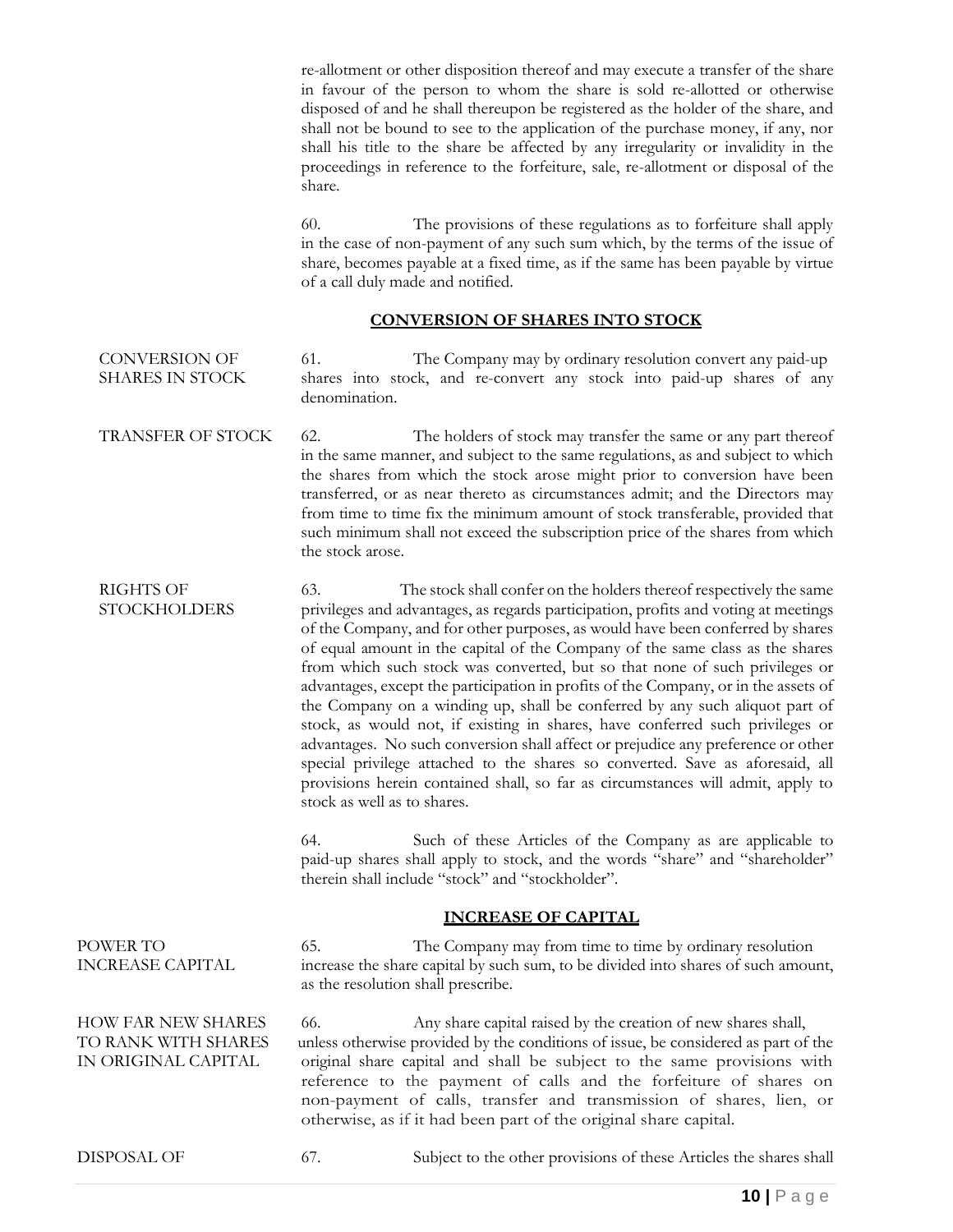NEW SHARES be at the disposal of the Board, which may allot or otherwise dispose of them to such persons (including any Directors), at such times and for such consideration and upon such terms and conditions as the Directors may determine.

## **ALTERATION OF CAPITAL**

| CONSOLIDATION<br>AND SUBDIVISION                | 68.<br>The Company may from time to time by ordinary resolutions:-<br>consolidate and divide all or any of its share capital into shares<br>(a)<br>of larger amount than its existing shares, or<br>subdivide its shares, or any of them, into shares of smaller<br>(b)<br>amount than is fixed by these Articles, subject nevertheless to the<br>provisions of section $65(1)(d)$ of the Act and so that the resolution<br>whereby any shares are subdivided may determine that as between the<br>resulting shares one or more of such shares may be given any preference<br>or advantage as regards dividend, capital, voting or otherwise over the<br>others or any other of such shares, or<br>cancel any shares which, at the date of the passing of the<br>(c)<br>resolution, have not been taken or agreed to be taken by any person, and<br>diminish the amount of its share capital by the amount of the shares so<br>cancelled. |  |
|-------------------------------------------------|-------------------------------------------------------------------------------------------------------------------------------------------------------------------------------------------------------------------------------------------------------------------------------------------------------------------------------------------------------------------------------------------------------------------------------------------------------------------------------------------------------------------------------------------------------------------------------------------------------------------------------------------------------------------------------------------------------------------------------------------------------------------------------------------------------------------------------------------------------------------------------------------------------------------------------------------|--|
| REDUCTION OF SHARES                             | Subject to section 71, the Company may by special resolution<br>69.<br>reduce its stated capital, any capital redemption reserve fund or any share<br>premium account in any manner and with, and subject to, any incident authorized,<br>and consent required, by law.                                                                                                                                                                                                                                                                                                                                                                                                                                                                                                                                                                                                                                                                   |  |
| <b>GENERAL MEETINGS</b>                         |                                                                                                                                                                                                                                                                                                                                                                                                                                                                                                                                                                                                                                                                                                                                                                                                                                                                                                                                           |  |
| ANNUAL GENERAL<br><b>MEETING</b>                | 70.<br>The Company shall in each year hold a general meeting as<br>its annual general meeting in addition to any other meetings in that year, and shall<br>specify the meeting as such in the notices calling it, and not more than fifteen (15)<br>months shall elapse between the date of one annual general meeting of the<br>Company and that of the next. Provided that so long as the Company holds its<br>first annual general meeting within eighteen (18) months of its incorporation it<br>need not hold it in the year of its incorporation or in the following year. The<br>annual general meeting shall be held at such time and place as the Directors shall<br>appoint.                                                                                                                                                                                                                                                    |  |
| OTHER MEETINGS                                  | All general meetings other than annual general meetings shall be<br>71.<br>called extraordinary general meetings.                                                                                                                                                                                                                                                                                                                                                                                                                                                                                                                                                                                                                                                                                                                                                                                                                         |  |
| <b>EXTRAORDINARY</b><br><b>GENERAL MEETINGS</b> | 72.<br>The Directors may, whenever they think fit, convene an<br>extraordinary general meeting. An extraordinary general meeting shall also be<br>convened on such requisition, or in default, may be convened by such<br>requisitionists, as provided by section 128 of the Act. If at any time there are not<br>in Jamaica sufficient Directors capable of acting to form a quorum, any Director<br>or any two (2) members of the Company may convene an extraordinary general<br>meeting in the same manner as early as possible as that in which meetings may be<br>convened by the Directors.<br><b>NOTICE OF GENERAL MEETINGS</b>                                                                                                                                                                                                                                                                                                   |  |
|                                                 |                                                                                                                                                                                                                                                                                                                                                                                                                                                                                                                                                                                                                                                                                                                                                                                                                                                                                                                                           |  |
| NOTICE OF MEETINGS                              | 73.<br>An annual general meeting and a meeting called for the passing<br>of a special resolution shall be called by twenty-one (21) days' notice in writing at<br>the least, and a meeting of the Company other than an annual general meeting or                                                                                                                                                                                                                                                                                                                                                                                                                                                                                                                                                                                                                                                                                         |  |

a meeting for the passing of a special resolution shall be called by fourteen (14) days' notice in writing at the least. The notice shall be exclusive of the day on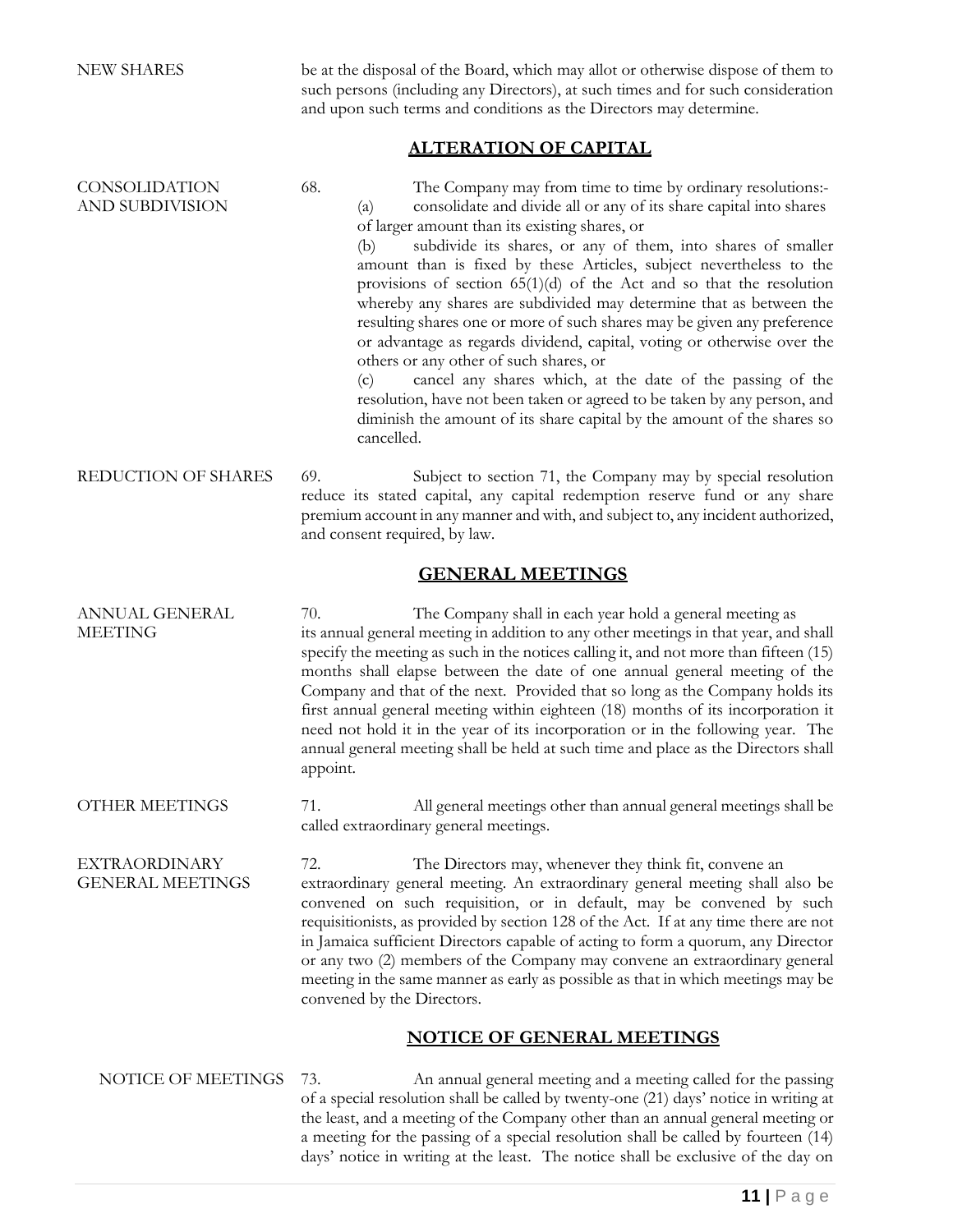which it is served or deemed to be served and of the day for which it is given, and shall specify the place, the day and the hour of the meeting and, in case of special business, the general nature of that business, and shall be given in manner hereinafter mentioned or in such other manner, if any, as may be prescribed by the Company in general meeting, to such persons as are, under the regulations of the Company, entitled to receive such notices from the Company and to the Auditors. Provided that a meeting of the Company shall, notwithstanding that it is called by shorter notice than that specified in this Article, be deemed to have been duly called if it is so agreed – (a) in the case of a meeting called as the annual general meeting, by all the members entitled to attend and vote thereat; and (b) in the case of any other meeting, by a majority in number of the members having a right to attend and vote at the meeting, being a majority together holding not less than 95 per cent in nominal value of the shares giving that right. OMISSION TO 74. The accidental omission to give notice of a meeting to, or GIVE NOTICE the non-receipt of notice of a meeting by, any person entitled to receive notice shall not invalidate the proceedings at that meeting. VIRTUAL & HYBRID 75.(1) Notwithstanding anything in these Articles, the Company may, MEETINGS to the fullest extent permitted by applicable law, convene and hold a meeting of its members as a: (a) hybrid meeting; or (b) virtual meeting and a hybrid meeting or virtual meeting shall be identified as such in the notice convening such meeting. (2) For the purpose of these Articles: (a) a "**hybrid meeting**" means a meeting that is held both at one or more physical venue/venues and a virtual venue using any technology that gives members and directors, as a whole (including members and directors not physically in attendance at any of the venues) a reasonable opportunity to participate by electronic means; and (b) a "**virtual meeting**" means a meeting held at no physical venue and is held wholly at a virtual venue using any technology (which includes using an online platform) that gives members and directors, as a whole, reasonable opportunity to participate by electronic means. (3) the Company holds a hybrid meeting it shall have power to limit the number of persons in attendance at any physical venue to such number as is reasonable in all the circumstances. (4) Notwithstanding anything contained to the contrary in these Articles, the notice of a virtual meeting need not specify a place as a physical location but it shall include an electronic or virtual location or details sufficient to facilitate the attendance by members at an electronic or virtual location and such a meeting shall be recorded as held in Jamaica. The notice of a hybrid meeting shall specify a physical location and an electronic or virtual location. (5) Where the Company holds a hybrid meeting or a virtual meeting, the use of electronic means for the purpose of enabling members to participate in such meetings may be made subject only to such requirements and restrictions as are: (a) necessary to ensure the identification of those taking part and the security of the electronic communication; and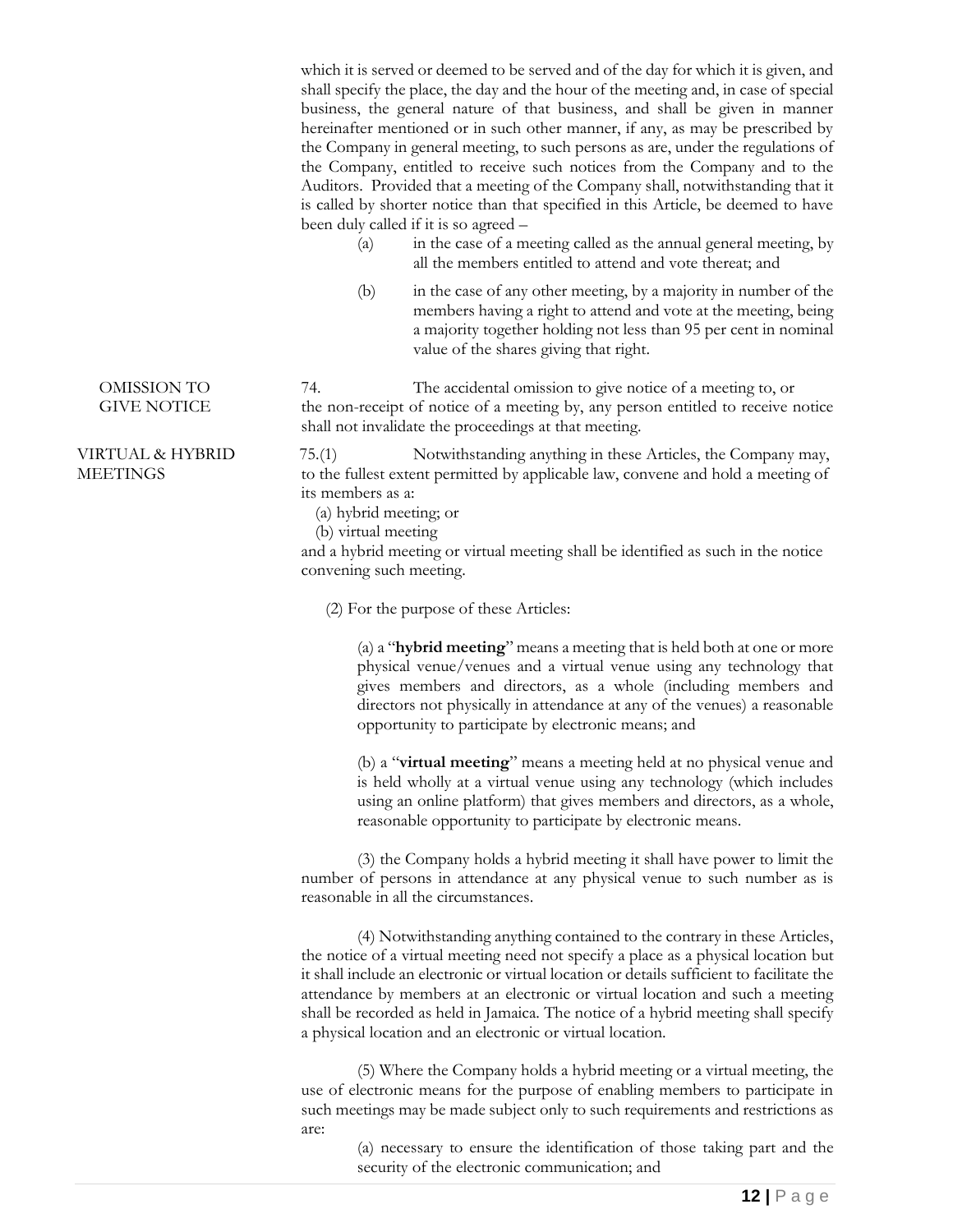(b) proportionate to the achievement of those objectives.

(6) Where the Company holds a hybrid meeting or a virtual meeting, it shall have powers to require reasonable evidence of the entitlement of any person, who is not a member, to participate in such meeting.

(7) The right of a member to attend a hybrid meeting or a virtual meeting may be exercised by the member's proxy and notwithstanding anything to the contrary contained in these Articles, a proxy form may be returned to the Company by fax or other electronic means and this shall be deemed as deposited for the purpose of Article 95 and valid, provided that the Company is able to identify that the proxy has been duly stamped in accordance with the applicable law.

- (8) A member who, at any hybrid meeting or virtual meeting either:
	- (a) votes electronically; or
	- (b) establishes a communication link which allows a reasonable opportunity to participate;

shall, for all purposes of these Articles, be treated as (i) attending the meeting in person and shall count to constitute a quorum and, (ii) if he casts a vote, as voting in person.

(9) Any failure of technology or any failure or inability of a member to attend or remain in a meeting held in accordance with these Articles as a result of a mistake or of events beyond the control of the Company shall not constitute a defect in the calling of such a meeting and shall not invalidate any resolutions passed or proceedings taking place at that meeting provided that a quorum is present at all times.

#### **PROCEEDINGS AT GENERAL MEETINGS**

- ATTENDANCE AND 76. (1) A member is able to exercise the right to speak at a general SPEAKING AT MEETINGS meeting when that member is in a position to communicate to all those attending the meeting (whether in person or by electronic means), during the meeting, any information or opinions which that member has on the business of the meeting.
	- (2) A member is able to exercise the right to vote at a general meeting when-
		- (a) that member is able to vote in person or electronically, during the meeting, on resolutions put to the vote at the meeting, and
		- (b) that member's vote can be taken into account in determining whether or not such resolutions are passed at the same time as the votes of all the other members attending the meeting.
	- (3) The Directors may make whatever arrangements they consider appropriate to enable those attending a general meeting in person or electronically to exercise their rights to speak or vote at it. Notwithstanding any other provision hereof, any such attendance electronically may only be in accordance with such arrangements.
	- (4) In determining attendance at a general meeting, it is immaterial whether any three or more members attending it are in the same place as each other.
	- (5) Three or more members who are not in the same place as each other attend a general meeting if their circumstances are such that if they have (or were to have) rights to speak and vote at that meeting, they are (or would be) able to exercise them.

SPECIAL BUSINESS 77. All business shall be deemed special that is transacted at an extraordinary general meeting, and also all business that is transacted at an annual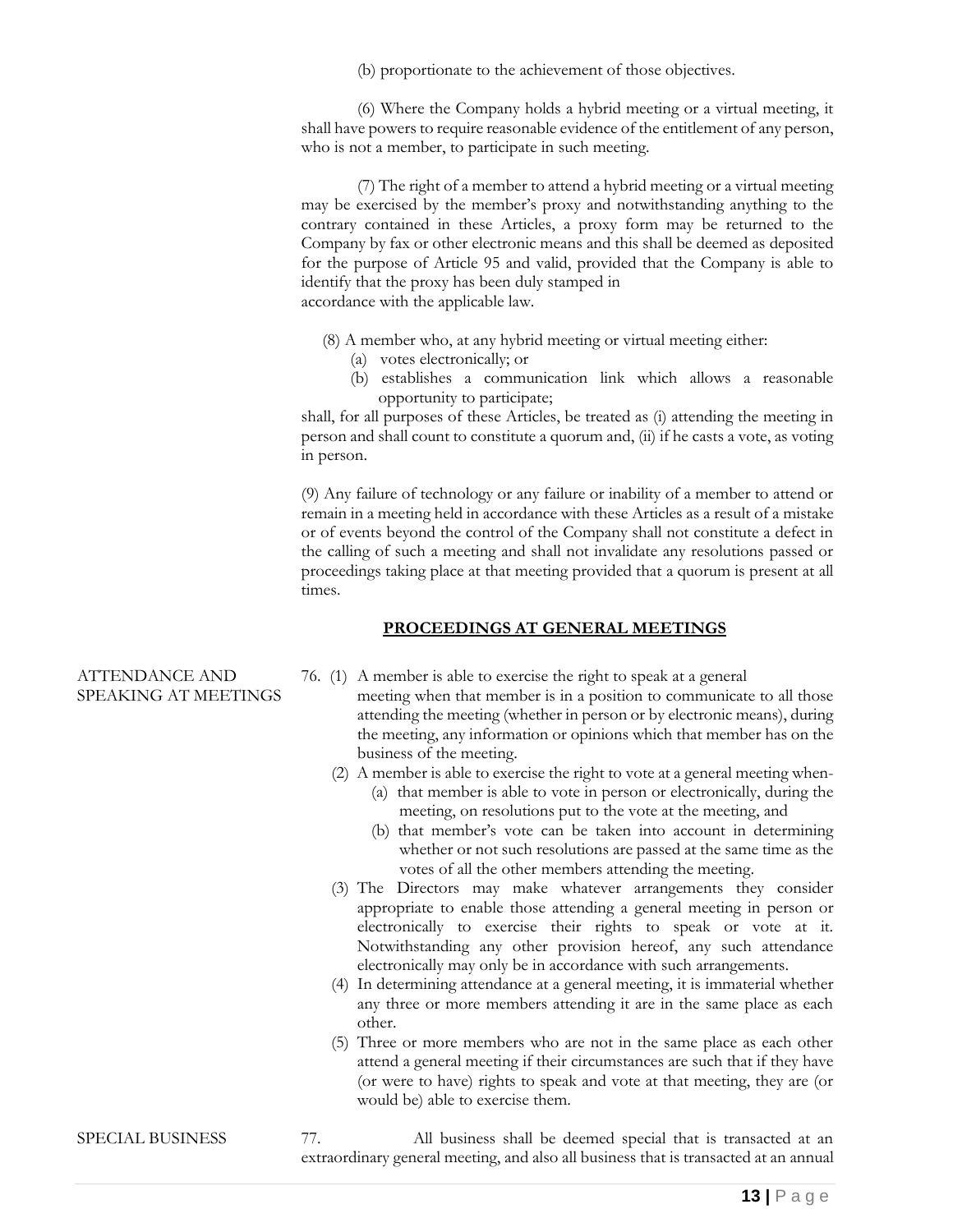|                                                                                                            | general meeting, with the exception of declaring a dividend, in consideration of<br>the accounts, balance sheets, and the reports of the Directors and Auditors, the<br>election of Directors in place of those retiring and the appointment of, and the<br>fixing of the remuneration of, the Auditors.                                                                                                                                                                                                                                                                                                                                                                                                                                                                                                                                                                                                                                                                                                                                                                          |
|------------------------------------------------------------------------------------------------------------|-----------------------------------------------------------------------------------------------------------------------------------------------------------------------------------------------------------------------------------------------------------------------------------------------------------------------------------------------------------------------------------------------------------------------------------------------------------------------------------------------------------------------------------------------------------------------------------------------------------------------------------------------------------------------------------------------------------------------------------------------------------------------------------------------------------------------------------------------------------------------------------------------------------------------------------------------------------------------------------------------------------------------------------------------------------------------------------|
| <b>QUORUM</b>                                                                                              | 78.<br>No business shall be transacted at any general meeting unless a<br>quorum of members is attending in person and/or electronically at the time when<br>the meeting proceeds to business; save as herein otherwise provided, three<br>members in attendance in person and/or electronically shall be a quorum.                                                                                                                                                                                                                                                                                                                                                                                                                                                                                                                                                                                                                                                                                                                                                               |
| WHEN, IF QUORUM<br>NOT PRESENT,<br>MEETING TO BE<br><b>DISSOLVED AND</b><br>WHEN TO BE<br><b>ADJOURNED</b> | 79.<br>If within half an hour from the time appointed for the meeting<br>there is no quorum in attendance, the meeting, if convened upon the requisition<br>of members, shall be dissolved; in any other case it shall stand adjourned to the<br>same day in the next week, at the same time and place, or to such other day and<br>at such other time and place as the Directors may determine, and if at the<br>adjourned meeting there is no quorum in attendance within half an hour from<br>the time appointed for the meeting, the members in attendance shall be a<br>quorum.                                                                                                                                                                                                                                                                                                                                                                                                                                                                                              |
| <b>CHAIRMAN OF</b><br><b>MEETING</b>                                                                       | 80.<br>The Chairman, if any, of the Board of Directors shall preside<br>as Chairman at every general meeting of the Company, or if there is no such<br>chairman, or if he shall not be present within fifteen minutes after the time<br>appointed for the holding of the meeting or is unwilling to act the Directors in<br>attendance shall elect one of their number to be chairman of the meeting.                                                                                                                                                                                                                                                                                                                                                                                                                                                                                                                                                                                                                                                                             |
|                                                                                                            | 81.<br>If at any meeting no Director is willing to act as chairman or if<br>no Director is present within fifteen minutes after the time appointed or holding<br>the meeting, the members in attendance shall choose one of their number to be<br>chairman of the meeting.                                                                                                                                                                                                                                                                                                                                                                                                                                                                                                                                                                                                                                                                                                                                                                                                        |
| <b>ADJOURNMENTS</b>                                                                                        | 82.<br>The chairman may, with the consent of any meeting at which a<br>quorum is present in person and/or electronically (and shall if so directed by the<br>meeting), adjourn the meeting from time to time, and from place to place, but no<br>business shall be transacted at any adjourned meeting other than the business left<br>unfinished at the meeting from which the adjournment took place. When a<br>meeting is adjourned for fourteen days or more, seven clear days' notice at the<br>least of the adjourned meeting shall be given specifying the place and the time of<br>the meeting as in the case of an original meeting, but it shall not be necessary to<br>specify in such notice the nature of the business to be transacted at the adjourned<br>meeting. Save as aforesaid it shall not be necessary to give any notice of an<br>adjournment or of the business to be transacted at an adjourned meeting.                                                                                                                                                |
| <b>HOW QUESTIONS</b><br>TO BE DECIDED                                                                      | 83.<br>At a general meeting a resolution put to the vote of the<br>meeting shall be decided on a show of hands in person or by electronic means<br>unless a poll is (before or on the declaration of the show of hands in person or<br>by electronic means) demanded -<br>(a) by the chairman of the meeting; or<br>(b) by at least three members having the right to vote personally or by<br>proxy; or<br>(c) by any member or members having the right to vote personally or by<br>proxy and representing not less than one-tenth of the total voting rights<br>of all the members having the right to vote at the meeting; or<br>(d) by a member or members holding shares in the Company conferring<br>a right to vote at the meeting being shares on which an aggregate sum<br>has been paid up equal to not less than one-tenth of the total sum paid<br>up on all the shares conferring that right.<br>Unless a poll be so demanded a declaration by the chairman of the meeting that<br>a resolution has on a show of hands in person or electronically been carried, or |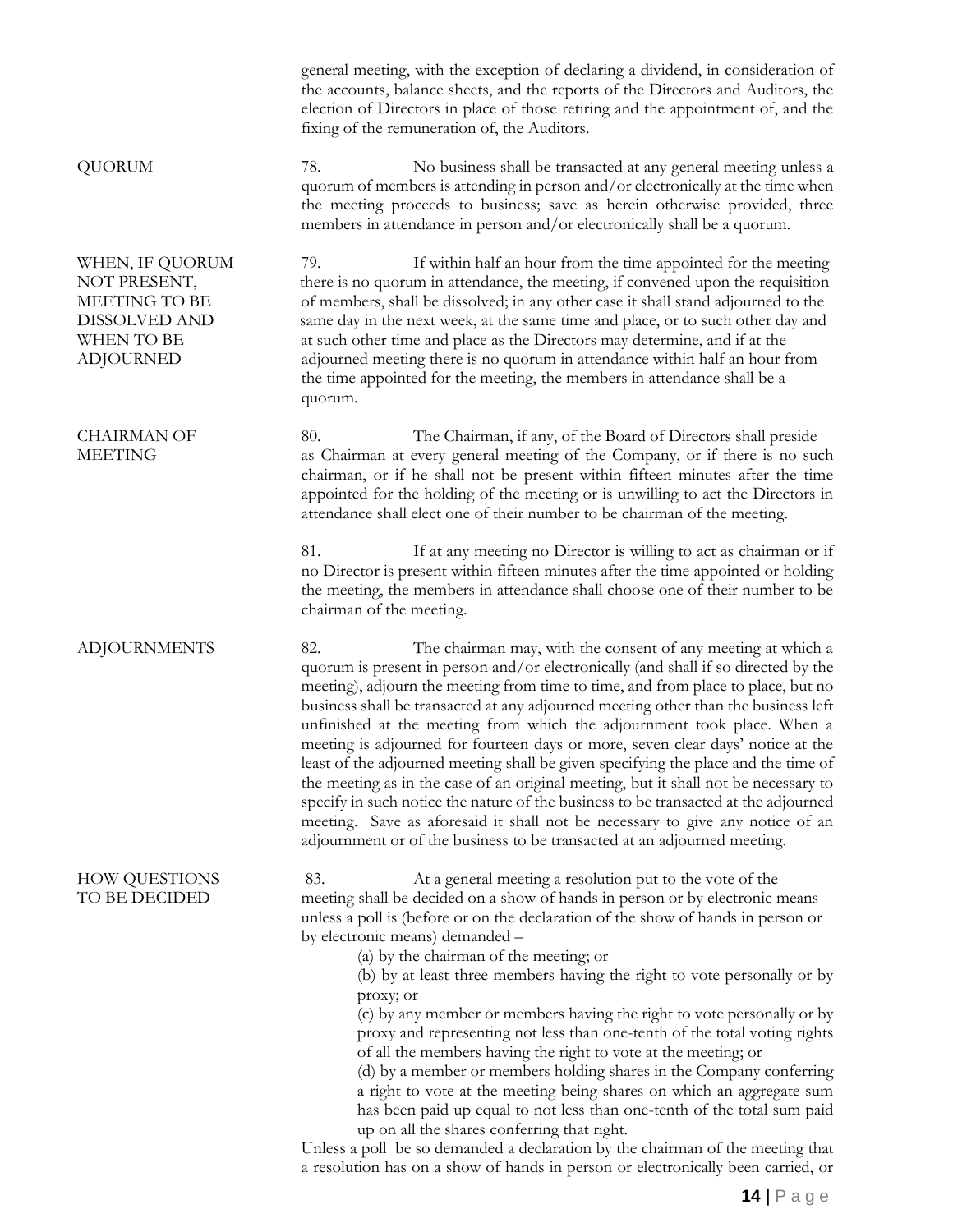|                                           |                | carried unanimously, or by a particular majority, or lost and an entry to that effect<br>in the book containing the minutes of the proceedings of the Company shall be<br>conclusive evidence of the fact without proof of the number or proportion of the<br>votes recorded in favour of or against such resolution.                                                                                                                                              |
|-------------------------------------------|----------------|--------------------------------------------------------------------------------------------------------------------------------------------------------------------------------------------------------------------------------------------------------------------------------------------------------------------------------------------------------------------------------------------------------------------------------------------------------------------|
| POLL WHEN TAKEN                           | 84.            | Except as provided in Article 86, if a poll is duly demanded it<br>shall be taken in such manner and at such time (within fourteen days) and place<br>as the chairman of the meeting directs, and the result of the poll shall be deemed<br>to be the resolution of the meeting at which the poll was demanded. No notice<br>need be given of a poll not taken immediately.                                                                                        |
| <b>CASTING VOTE</b>                       | 85.            | In the case of an equality of votes, whether on a show of hands<br>(in person or by electronic means) or on a poll, the chairman of the meeting at<br>which the show of hands in person or by electronic means takes place or at which<br>the poll is demanded shall be entitled to a second or casting vote.                                                                                                                                                      |
| <b>WHEN POLL TAKEN</b>                    | 86.            | A poll demanded on the election of a chairman or on a question<br>of adjournment shall be taken forthwith. A poll demanded on any other question<br>shall be taken at such time as the chairman of the meeting directs, and any<br>business other than that upon which a poll has been demanded may be proceeded<br>with pending the taking of the poll. The demand for a poll may be withdrawn.                                                                   |
|                                           |                | <b>VOTES OF MEMBERS</b>                                                                                                                                                                                                                                                                                                                                                                                                                                            |
| RIGHT TO VOTE                             | 87.<br>holder. | Subject to any rights or restrictions for the time being attached<br>to any class or classes of shares on a show of hands in person or by electronic<br>means every member present in person or electronically shall have one vote, and<br>on a poll every member shall have one vote for each share of which he is the                                                                                                                                            |
| <b>VOTING SHARES</b><br>IN DIFFERENT WAYS | 88.            | On a poll a member entitled to more than one vote need<br>not, if he votes, use all his votes or cast all the votes he uses in the same way.                                                                                                                                                                                                                                                                                                                       |
| <b>JOINT HOLDERS</b>                      | 89.            | In the case of joint holders the vote of the senior who tenders a<br>vote, whether personally or by proxy, shall be accepted to the exclusion of the<br>votes of the other joint holders; and for this purpose seniority shall be determined<br>by the order in which the names stand in the Register.                                                                                                                                                             |
| <b>MEMBER OF</b><br>UNSOUND MIND          | 90.            | A member of unsound mind, or in respect of whom an order<br>has been made by any court having jurisdiction in lunacy, may vote, whether on a<br>show of hands (in person or by electronic means) or on a poll, by his committee,<br>receiver, curator bonis, or other person in the nature of a committee, receiver or<br>curator bonis appointed by that court, and any such committee, receiver, curator bonis<br>or other person may, on a poll, vote by proxy. |
| <b>CALLS IN</b><br><b>ARREAR</b>          | 91.            | No member shall be entitled to vote at any general<br>meeting unless all calls or other sums presently payable by him in respect of<br>shares in the Company have been paid.                                                                                                                                                                                                                                                                                       |
| <b>OBJECTIONS</b><br>TO VOTES             | 92.            | No objection shall be raised to the qualification of any<br>voter except at the meeting or adjourned meeting at which the vote objected to<br>is given or tendered, and every vote not disallowed at such meeting shall be valid<br>for all purposes. Any such objection made in due time shall be referred to the<br>chairman of the meeting, whose decision shall be final and conclusive.                                                                       |
| <b>VOTES BY PROXY</b>                     | 93.            | On a poll votes may be given either personally or by proxy.                                                                                                                                                                                                                                                                                                                                                                                                        |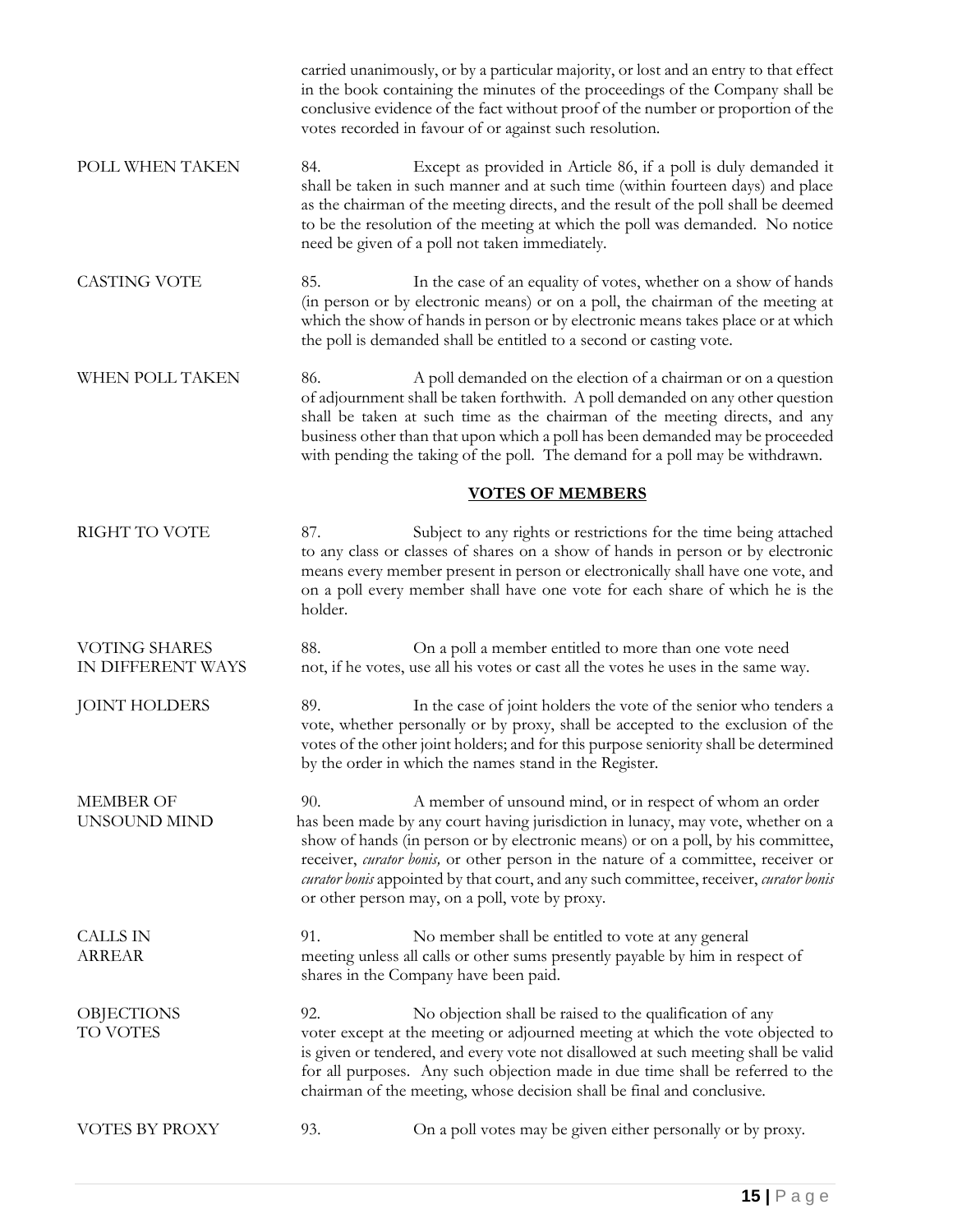| PROXY TO BE<br>IN WRITING                                                 | The instrument appointing a proxy shall be in writing under<br>94.<br>the hand of the appointer or of his attorney duly authorised in writing, or, if the<br>appointer is a corporation, either under seal, or under the hand of an officer or<br>attorney duly authorized. A proxy need not be a member of the Company. Every<br>notice convening a meeting of the Company shall state that a member entitled to<br>attend and vote at the meeting is entitled to appoint one or more proxies to attend<br>and vote instead of him and that a proxy need not be a member of the Company.                                                                                                                                                                                                                                                                                                                                                                                                                                                                                                                                                                                                                                                                                                                                                                                                             |
|---------------------------------------------------------------------------|-------------------------------------------------------------------------------------------------------------------------------------------------------------------------------------------------------------------------------------------------------------------------------------------------------------------------------------------------------------------------------------------------------------------------------------------------------------------------------------------------------------------------------------------------------------------------------------------------------------------------------------------------------------------------------------------------------------------------------------------------------------------------------------------------------------------------------------------------------------------------------------------------------------------------------------------------------------------------------------------------------------------------------------------------------------------------------------------------------------------------------------------------------------------------------------------------------------------------------------------------------------------------------------------------------------------------------------------------------------------------------------------------------|
| <b>INSTRUMENT</b><br><b>APPOINTING</b><br>PROXY TO BE<br><b>DEPOSITED</b> | 95.<br>The instrument appointing a proxy and the power of attorney<br>or other authority, if any, under which it is signed or a notarially certified copy<br>of that power or authority shall be deposited at the registered office of the<br>Company or at such other place within Jamaica as is specified for that purpose in<br>the notice convening the meeting, not less than forty-eight (48) hours before the<br>time for holding the meeting or adjourned meeting, at which the person named<br>in the instrument proposes to vote, or, in the case of a poll, not less than twenty-<br>four hours before the time appointed for the taking of the poll, and in default the<br>instrument of proxy shall not be treated as valid.                                                                                                                                                                                                                                                                                                                                                                                                                                                                                                                                                                                                                                                             |
| (A)<br>FORM OF PROXY                                                      | 96.<br>An instrument appointing a proxy shall be in the following form<br>or a form as near thereto as circumstances admit:-<br>$\mathrm{``I/We},$<br>of<br>, in the parish of<br>, being a member/members of the above named company,<br>or failing him<br>οf<br>hereby appoint<br>of<br>as my/our proxy to vote for me/us on my/our behalf at the<br>(Annual or Extraordinary, as the case may be) General Meeting of the<br>20, and at any adjournment<br>Company to be held on the<br>day of<br>thereof.<br>$20$ ."<br>Signed this<br>day of<br>97.<br>Where it is desired to afford members an opportunity of voting<br>for or against a resolution the instrument appointing a proxy shall be in the<br>following form or a form as near thereto as circumstances admit:-<br>$\mathrm{``I/We},$<br>, in the<br>of<br>parish of<br>, being a member/members of the above named company,<br>of<br>or failing him<br>of<br>hereby appoint<br>as my/our proxy to vote for me/us on my/our behalf at the<br>(Annual or Extraordinary, as the case may be) General Meeting of the Company<br>to be held on the<br>day of<br>20, and at any adjournment<br>thereof.<br>$20$ ."<br>Signed this<br>day of<br>This form is to be used $*_{\text{in}}$ favour of the resolution.<br>against<br>Unless otherwise instructed, the proxy will vote as he thinks fit.<br>*Strike out whichever is not desired. |
| PROXY MAY<br>DEMAND POLL                                                  | 98.<br>The instrument appointing a proxy shall be deemed to<br>confer authority to demand or join in demanding a poll.                                                                                                                                                                                                                                                                                                                                                                                                                                                                                                                                                                                                                                                                                                                                                                                                                                                                                                                                                                                                                                                                                                                                                                                                                                                                                |
| <b>REVOCATION</b><br>OF AUTHORITY                                         | 99.<br>A vote given in accordance with the terms of an instrument of<br>proxy shall be valid notwithstanding the previous death or insanity of the<br>principal or revocation of the proxy or of the authority under which the proxy<br>was executed, or the transfer of the share in respect of which the proxy is given,                                                                                                                                                                                                                                                                                                                                                                                                                                                                                                                                                                                                                                                                                                                                                                                                                                                                                                                                                                                                                                                                            |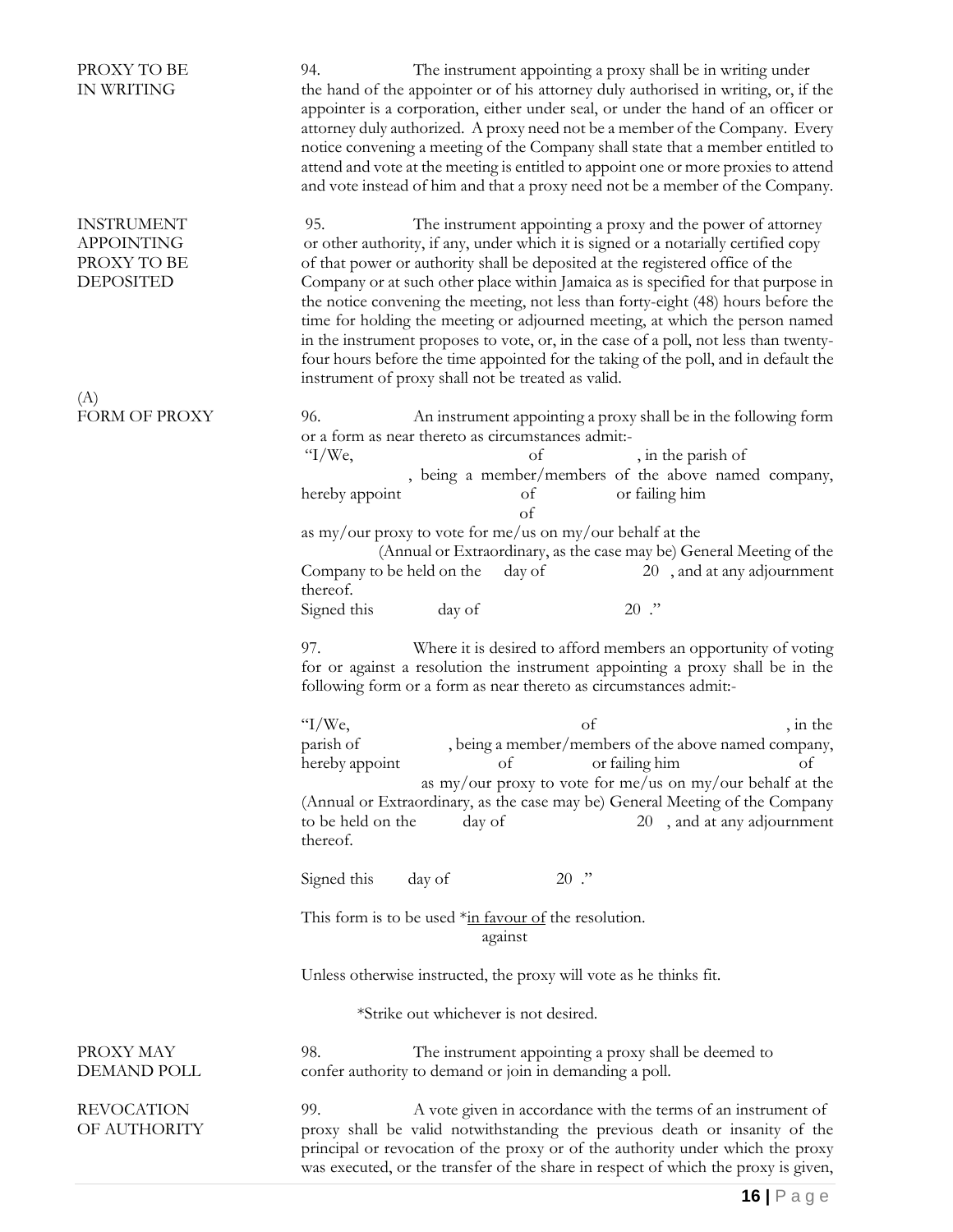provided that no intimation in writing of such death, insanity, revocation or transfer as aforesaid shall have been received by the Company at the Office before the commencement of the meeting or adjourned meeting at which the proxy is used.

#### **CORPORATION ACTING BY REPRESENTATIVES AT MEETINGS**

CORPORATION 100. Any corporation which is a member of the Company may REPRESENTATIVES by resolution of its directors or other governing body authorize such person as it thinks fit to act as its representative at any meeting of the Company or of any class of members of the Company, and the person so authorized shall be entitled to exercise the same powers on behalf of the corporation which he represents as that corporation could exercise if it were an individual member of the Company.

### **DIRECTORS**

| NUMBER OF DIRECTORS<br>DIRECTORS_ | Until otherwise determined by the Company in a general<br>101.<br>meeting the number of Directors shall not be less than three (3) and not more<br>than thirty $(30)$ . The names of the first Directors are set forth in item 8 of the<br>Form 1A. |
|-----------------------------------|-----------------------------------------------------------------------------------------------------------------------------------------------------------------------------------------------------------------------------------------------------|
|                                   |                                                                                                                                                                                                                                                     |

REMUNERATION 102. The remuneration of the Directors shall from time to time be OF DIRECTORS determined by the Company in a general meeting. Such remuneration shall be deemed to accrue from day to day. The Directors may also be paid all travelling, hotel and other expenses properly incurred by them in attending and returning from meetings of the Directors or any committee of the Directors or general meetings of the Company or in connection with the business of the Company.

SPECIAL 103. Any Director who serves on any committee or who devotes REMUNERATION special attention to the business of the Company, or who otherwise performs services which in opinion of the Directors are outside the scope of the ordinary duties of a Director, may be paid such extra remuneration by way of salary, percentage of profits or otherwise as the Directors may determine.

QUALIFICATION 104. The share qualification for a Director may be fixed by the OF DIRECTORS Company in a general meeting, and unless and until so fixed no qualification shall be required.

DIRECTOR HOLDING 105. A Director of the Company may be or become a director or OFFICE WITH other officer of, or otherwise interested in, any company promoted by the COMPANIES IN Company or in which the Company may be interested as shareholder or WHICH THE otherwise and no such Director shall be accountable to the Company for any COMPANY IS remuneration or other benefits received by him as a director or officer of, or INTERESTED from his interest in, such other company unless the Company otherwise directs. The Directors may exercise the voting power conferred by the shares in any such other company held or owned by the Company or exercisable by them as directors of such other company, in such manner in all respects as they think fit (including the exercise thereof in favour of any resolution appointing themselves or any of the directors or other officers of such company), and any Director may vote in favour of the exercise of such voting rights in manner aforesaid, notwithstanding that he may be, or about to be, appointed a director or other officer of such company, and as such is or may become interested in the exercise of such voting rights in manner aforesaid.

### **BORROWING POWERS**

POWER TO BORROW 106. The Directors may exercise all the powers of the Company to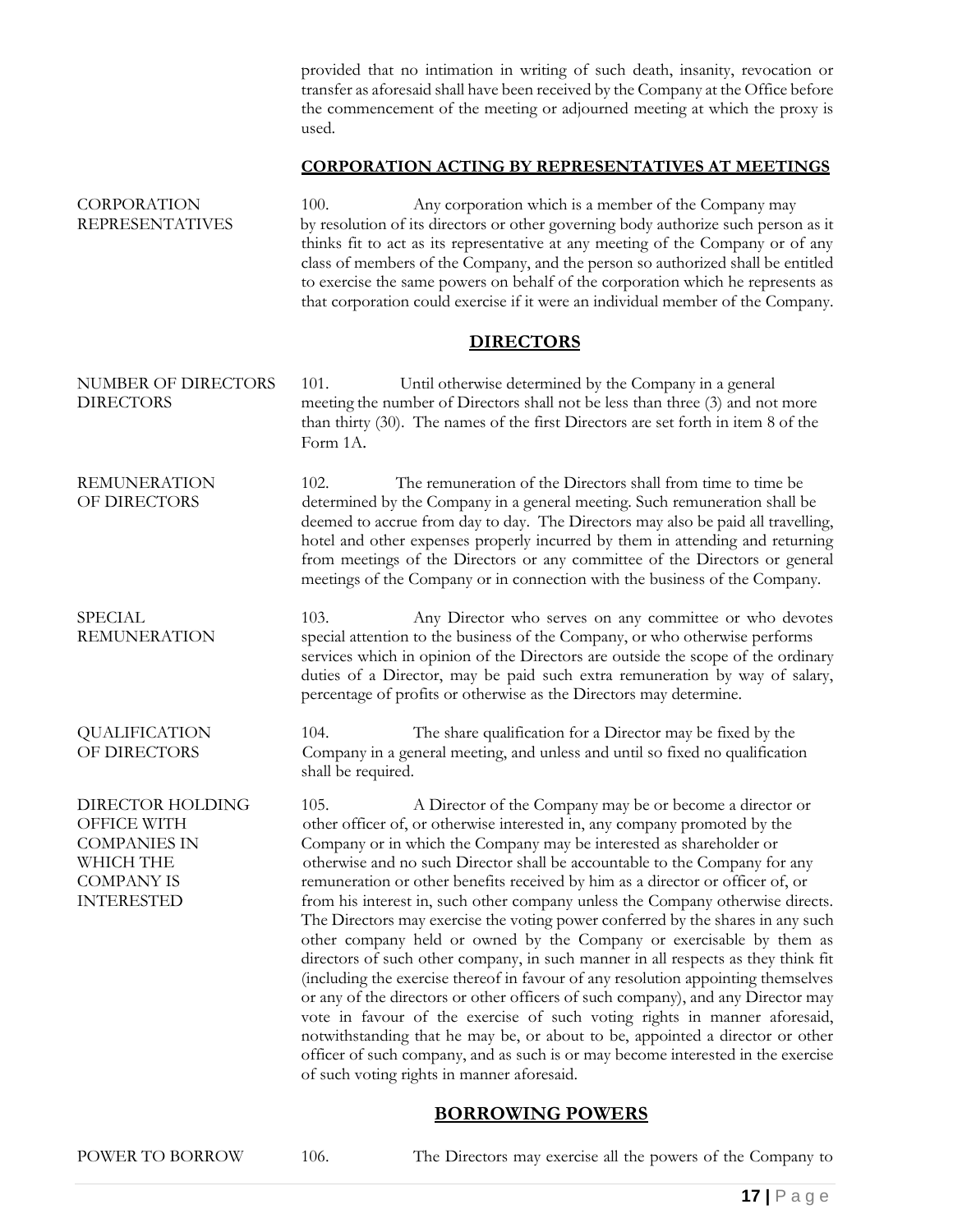borrow money, and to mortgage or charge its undertaking, property and uncalled capital, or any part thereof, and to issue debentures, debenture stock and other securities whether outright or as security for any debt, liability or obligation of the Company or of any third party.

# **POWERS AND DUTIES OF DIRECTORS**

| <b>POWERS AND</b><br><b>DUTIES OF</b><br><b>DIRECTORS</b> | 107.<br>The business of the Company shall be managed by the<br>Directors, who may pay all expenses incurred in promoting and registering the<br>Company, and may exercise all such powers of the Company as are not by the<br>Act or by these Articles required to be exercised by the Company in a general<br>meeting, subject nevertheless to any regulations of these Articles, to the<br>provisions of the Act, and to such regulations, being not inconsistent with the<br>aforesaid regulations or provisions, as may be prescribed by the Company in a<br>general meeting; but no regulation made by the Company in a general meeting<br>shall invalidate any prior act of the Directors which would have been valid if that<br>regulation had not been made.                                                                                                                                                                                                                                                  |
|-----------------------------------------------------------|-----------------------------------------------------------------------------------------------------------------------------------------------------------------------------------------------------------------------------------------------------------------------------------------------------------------------------------------------------------------------------------------------------------------------------------------------------------------------------------------------------------------------------------------------------------------------------------------------------------------------------------------------------------------------------------------------------------------------------------------------------------------------------------------------------------------------------------------------------------------------------------------------------------------------------------------------------------------------------------------------------------------------|
| <b>LOCAL MANAGEMENT</b>                                   | 108.<br>The Directors may from time to time provide for the<br>management and transaction of the affairs of the Company in any specified<br>locality whether at home or abroad, in such manner as they think fit, and the<br>provisions contained in the three next following Articles shall be without<br>prejudice to the general powers conferred by this Article.                                                                                                                                                                                                                                                                                                                                                                                                                                                                                                                                                                                                                                                 |
| <b>LOCAL BOARD</b><br><b>DELEGATION</b>                   | 109.<br>The Directors from time to time, and at any time may establish<br>any local boards or agencies for managing any of the affairs of the Company in<br>any such specified locality, and may appoint any person to be members of such<br>local board, or any managers or agents, and may fix their remuneration. And the<br>Directors from time to time, and at any time, may delegate to any person so<br>appointed any of the powers, authorities, and discretions for the time being vested<br>in the Directors, other than the power of making calls with power to sub-delegate,<br>and may authorize the members for the time being of any such local board, or<br>any of them, to fill up any vacancies therein, and to act notwithstanding vacancies<br>and any such appointment or delegation may be made on such terms and subject<br>to such conditions as the Directors may think fit, and the Directors may at any<br>time remove any person so appointed, and may annul or vary any such delegation. |
| <b>POWERS OF</b><br><b>ATTORNEY</b>                       | 110.<br>The Directors may from time to time and at any time by<br>power of attorney appoint any company, firm or person or body of persons,<br>whether nominated directly or indirectly by the Directors, to be the attorney or<br>attorneys of the Company for such purposes and with such powers, authorities<br>and discretions (not exceeding those vested in or exercisable by the Directors<br>under these Articles) and for such period and subject to such conditions as they<br>may think fit, and any such powers of attorney may contain such provisions for<br>the protection and convenience of persons dealing with any such attorney as the<br>Directors may think fit and may also authorise any such attorney to delegate all<br>or any of the powers, authorities and discretions vested in him.                                                                                                                                                                                                    |
| OFFICIAL SEAL<br>FOR USE ABROAD                           | 111.<br>The Company may exercise the powers conferred by<br>section 32 of the Act with regard to having an official seal for use abroad, and<br>such powers shall be vested in the Directors.                                                                                                                                                                                                                                                                                                                                                                                                                                                                                                                                                                                                                                                                                                                                                                                                                         |
| <b>BRANCH REGISTER</b>                                    | 112.<br>The Company may exercise the powers conferred upon the<br>Company by sections 87, 118 and 119 of the Act with regard to the keeping of a                                                                                                                                                                                                                                                                                                                                                                                                                                                                                                                                                                                                                                                                                                                                                                                                                                                                      |
|                                                           | branch register, and the Directors may (subject to the provisions of those<br>sections) make and vary such regulations as they may think fit respecting the<br>keeping of any such register.                                                                                                                                                                                                                                                                                                                                                                                                                                                                                                                                                                                                                                                                                                                                                                                                                          |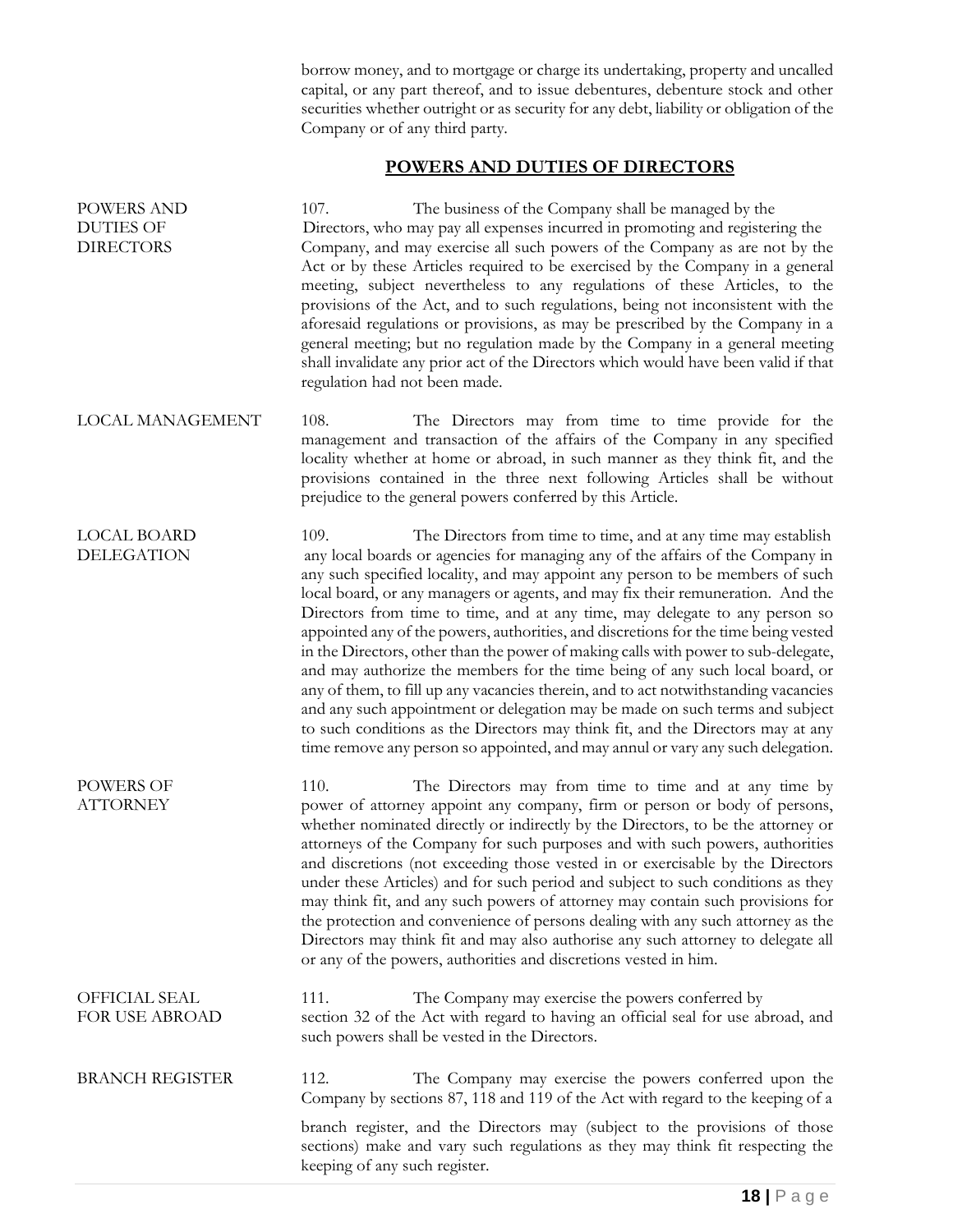DIRECTORS MAY 113. (1)A Director who is in any way, whether directly or indirectly, CONTRACT WITH interested in a contract or proposed contract with the Company shall declare THE COMPANY the nature and extent of his interest at a meeting of the Directors or disclose in writing to the Company or request to have entered in the minutes of the meeting of the Directors the nature and extent of his interest in accordance with section 193 of the Act.

> (2) A Director shall not vote in respect of any contract or arrangement in which he is interested, and if he should so his vote shall not be counted, nor shall he be counted in the quorum present at the meeting, but neither of these prohibitions shall apply to:

- (a) any arrangement for giving any Director any security or indemnity in respect of money lent by him to or obligations undertaken by him for the benefit of the Company; or
- (b) to any arrangement for the giving by the Company of any security to a third party in respect of a debt or obligation of the Company for which the Director himself has assumed responsibility in whole or in part under a guarantee or indemnity or by the deposit of a security; or
- (c) any contract by a Director to subscribe for or underwrite shares or debentures of the Company; or
- (d) any contract or arrangement with any other company in which he is interested only as an officer of the Company or as holder of shares or other securities;
- (e) any act or thing done under Article 116,

and these prohibitions may at any time be suspended or released to any extent, and either generally or in respect of any particular contract, arrangement or transaction, by the Company in a general meeting.

(3) A Director may hold any other office or place of profit under the Company (other than the office of auditor) in conjunction with his office of Director for such period and on such terms (as to remuneration and otherwise) as the Directors may determine and no Director or intending Director shall be disqualified by his office from contracting with the Company either with regard to his tenure of any such other office or place of profit or as vendor, purchaser or otherwise, nor shall any such contract, or any contract or arrangement entered into by or on behalf of the Company in which any Director is in any way interested, be liable to be avoided, nor shall any Director so contracting or being so interested be liable to account to the Company for any profit realized by any such contracts or arrangement by reason of such Director holding that office or of the fiduciary relation thereby established.

(4) A Director, notwithstanding his interest, may be counted in the quorum present at any meeting whereat he or any other Director is appointed to hold any such office or place of profit under the Company or whereat the terms of any such appointment are arranged, and he may vote on any such appointment or arrangement other than his own appointment or the arrangement of the terms thereof.

(5) Any Director may act by himself or his firm in a professional capacity for the Company, and he or his firm shall be entitled to remuneration for professional services as if he were not a Director, providing that nothing herein contained shall authorise a Director or his firm to act as auditor of the Company.

SIGNING OF 114. All cheques, promissory notes, drafts, bills of exchange and CHEQUE ETC other negotiable instruments, and all receipts for moneys paid to the Company, shall be signed, drawn accepted, endorsed, or otherwise executed, as the case may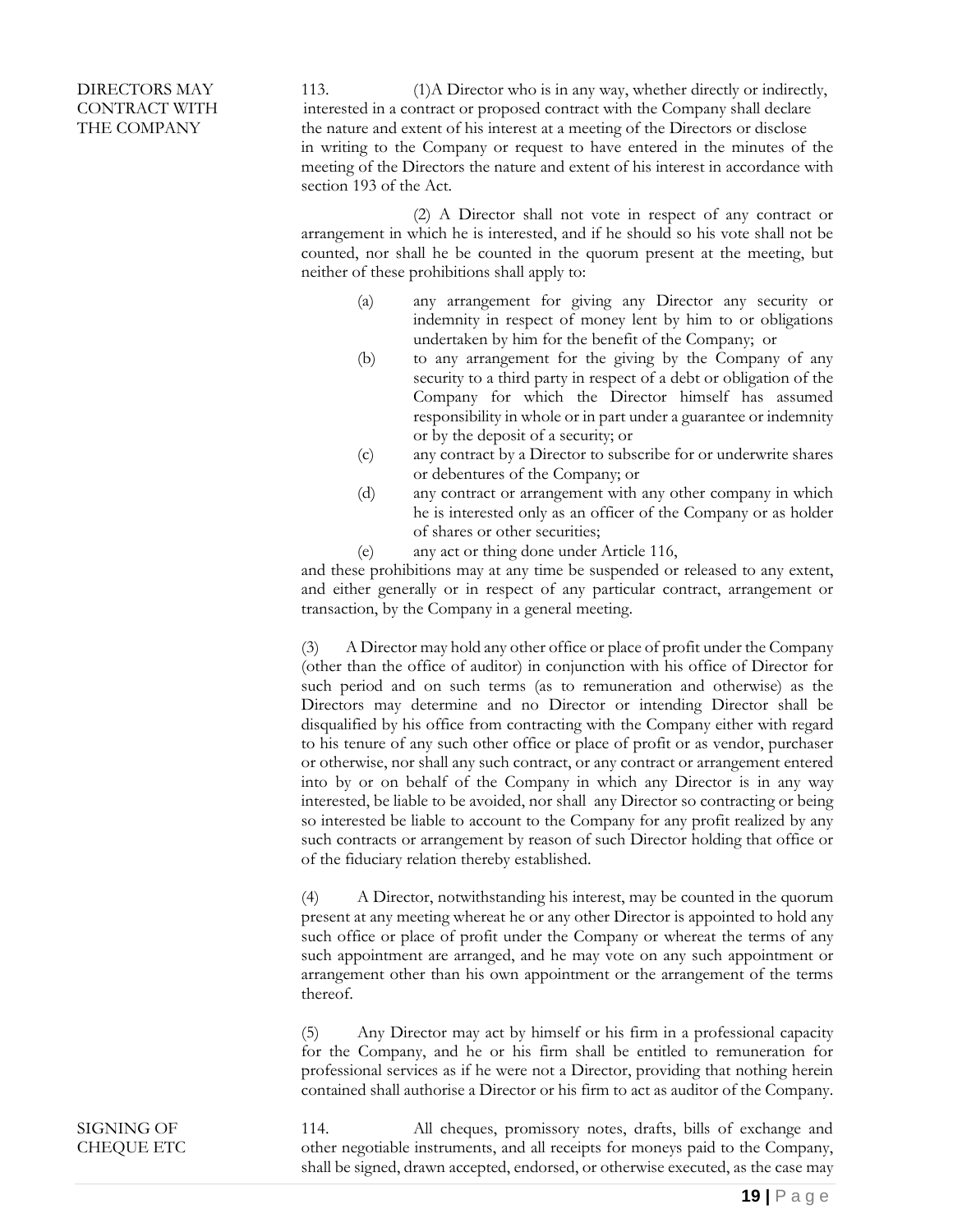be, in such manner as the Directors shall from time to time by resolution determine.

MINUTES 115. The Directors shall cause minutes to be made in books provided for that purpose:-

- (a) of all appointment of officers made by the Directors;
- (b) of the names of the Director present at each meeting of the Directors and of any committee of the Directors;
- (c) of all resolutions and proceedings at all meetings of the Company, and of the Directors, and of committees of Directors;

and every Director present in person or electronically at any meeting of Directors or committee of Directors shall sign his name in a book or electronically to be kept for that purpose and any such minute of such a meeting if purporting to be signed by the chairman thereof, or by the chairman of the next succeeding meeting of the same body, shall be sufficient evidence without any further proof of the facts therein stated.

PAYMENT OF 116. The Directors may establish or arrange any contributory or non-PENSION, ETC contributory pension or superannuation scheme for the benefit of, or pay a gratuity pension or emolument to any person who is or has been employed by or in the service of the Company, or any subsidiary of the Company, or to any person who is or has been, a Director or other officer of the Company or any such subsidiary, and the widow, family or dependents of any widow, family or dependants of any such person. The Directors may also subscribe to an Association or Fund which they consider to be for the benefit of the Company or any such subsidiary or any such person as aforesaid and make payments for or towards any hospital or scholastic expenses or any insurance of any such person. Provided that any Director shall be entitled to retain any benefit received by him hereunder, subject only, where the Act requires, to proper disclosure to the members and the approval of the Company in a general meeting.

#### **DISQUALIFICATION OF DIRECTORS**

- 117. The office of Director shall be vacated if the Director
	- (a) ceases to be a Director by virtue of section 177 of the Act, or
	- (b) becomes bankrupt or makes any arrangement or composition with his creditors generally, or
	- (c) becomes prohibited from being a Director by reason of any order made under Sections 180 or 182 of the Act; or
	- (d) becomes of unsound mind; or
	- (e) resigns his office by notice in writing to the Company; or
	- (f) absents himself from the meetings of the Directors for a continuous period of six months without special leave of absence from the Directors, and they resolve that his office be vacated; or
	- (g) is removed from office by a resolution duly passed pursuant to Section 179 of the Act.

#### **ROTATION OF DIRECTORS**

RETIREMENT OF 118. (1) At the first annual general meeting of the Company all the DIRECTORS Directors shall retire from office, and at the annual general meeting in every subsequent year one-third of the Directors for the time being, or if their number is not three or a multiple of three, then the number nearest one-third, shall retire from office.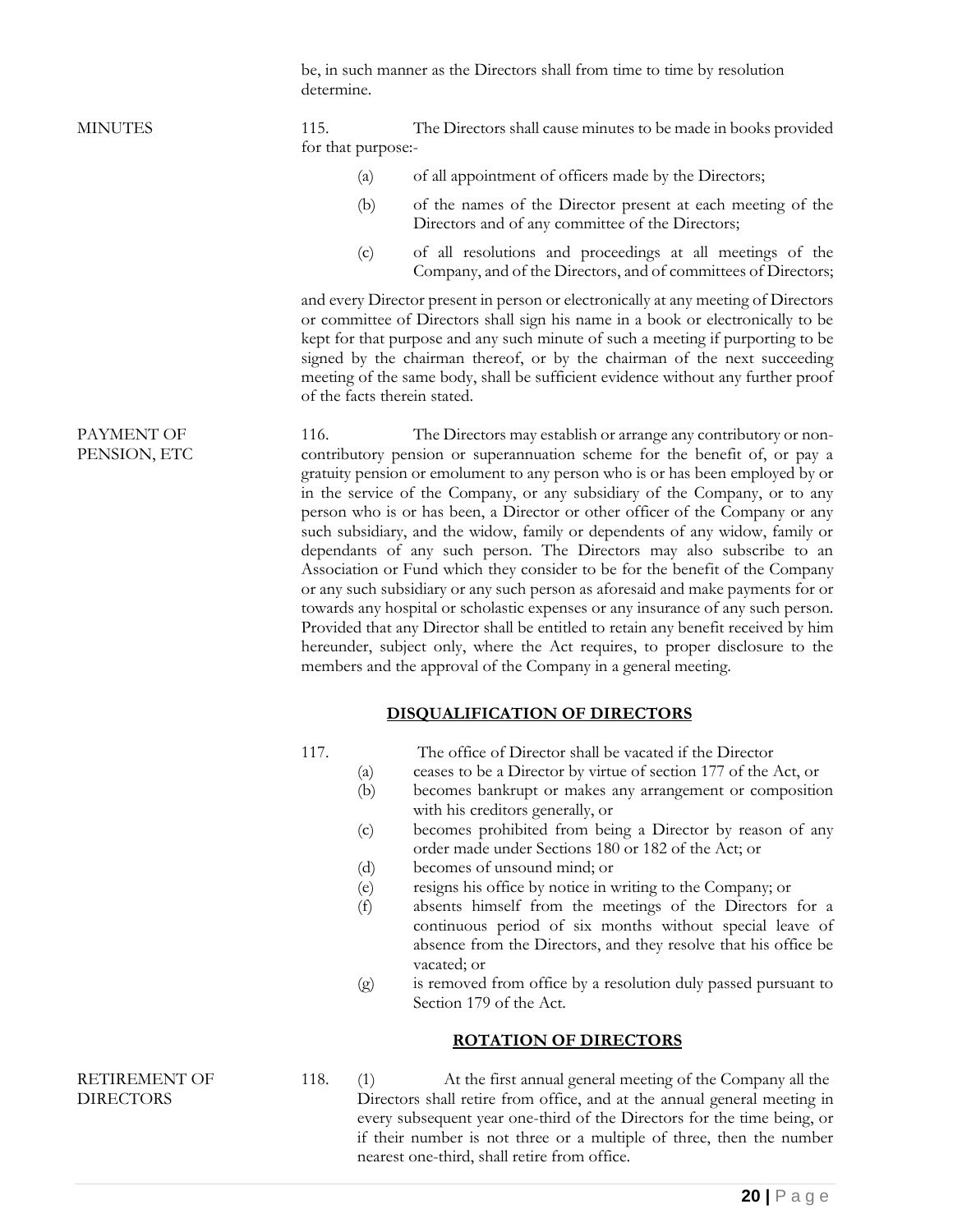(2) The Directors to retire in every year shall be those who have been longest in office since their last election, but as between persons who became directors on the same day those to retire shall (unless they otherwise agree among themselves) be determined by lot.

(3) A retiring Director shall be eligible for re-election.

(4) The Company at the meeting at which a Director retires in manner aforesaid may fill the vacated office by electing a person thereto, and in default the retiring Director shall if offering himself for re-election be deemed to have been re-elected, unless at such meeting it is expressly resolved not to fill such vacated office or unless a resolution for the re-election of such Director shall have been put to the meeting and lost.

(5) No person other than a Director retiring at the meeting shall unless recommended by the Directors be eligible for election to the office of Director at any general meeting unless not less than three nor more than twenty-one days before the date appointed for the meeting there shall have been left at the registered office of the Company notice in writing, signed by a member duly qualified to attend and vote at the meeting for which such notice is given, of his intention to propose such person for election, and also notice in writing signed by that person of his willingness to be elected.

| AGE LIMIT OF     | 119.                                                                |  |  | No person shall be appointed or re-appointed a Director |  |
|------------------|---------------------------------------------------------------------|--|--|---------------------------------------------------------|--|
| <b>DIRECTORS</b> | if at the time of his proposed appointment or re-appointment he has |  |  |                                                         |  |
|                  | attained the age of ninety years.                                   |  |  |                                                         |  |

RETIRING DIRECTOR 120. A retiring Director shall be eligible for re-election. **ELIGIBLE** 

BE INCREASED OR REDUCED

NUMBER OF 121. The Company may from time to time by ordinary resolution DIRECTORS MAY increase or reduce the number of Directors.

DIRECTORS MAY 122. The Directors shall have power at any time, and from time to FILL UP CASUAL time, to appoint any person to be a Director, either to fill a casual vacancy or VACANCY as an addition to the existing Directors, but so that the total number of Directors shall not at any time exceed the number fixed in accordance with these regulations. Any Director so appointed shall hold office only until the next following annual general meeting, and shall then be eligible for re-election.

POWER TO REMOVE 123. The Company may by ordinary resolution, of which A DIRECTOR special notice has been given in accordance with section 179 of the Act, remove any Director before the expiration of his period of office notwithstanding anything in these Articles or in any agreement between the Company and such Director. Such removal shall be without prejudice to any claim such Director may have for damages for breach of any contract of service between him and the Company.

COMPANY MAY 124. The Company may by ordinary resolution appoint another APPOINT ADDITIONAL person in place of a Director removed from office under the immediately DIRECTORS preceding Article, and without prejudice to the powers of the Directors under Article 122, the Company in general meeting may appoint any person to be a Director either to fill a casual vacancy or as an additional Director. A person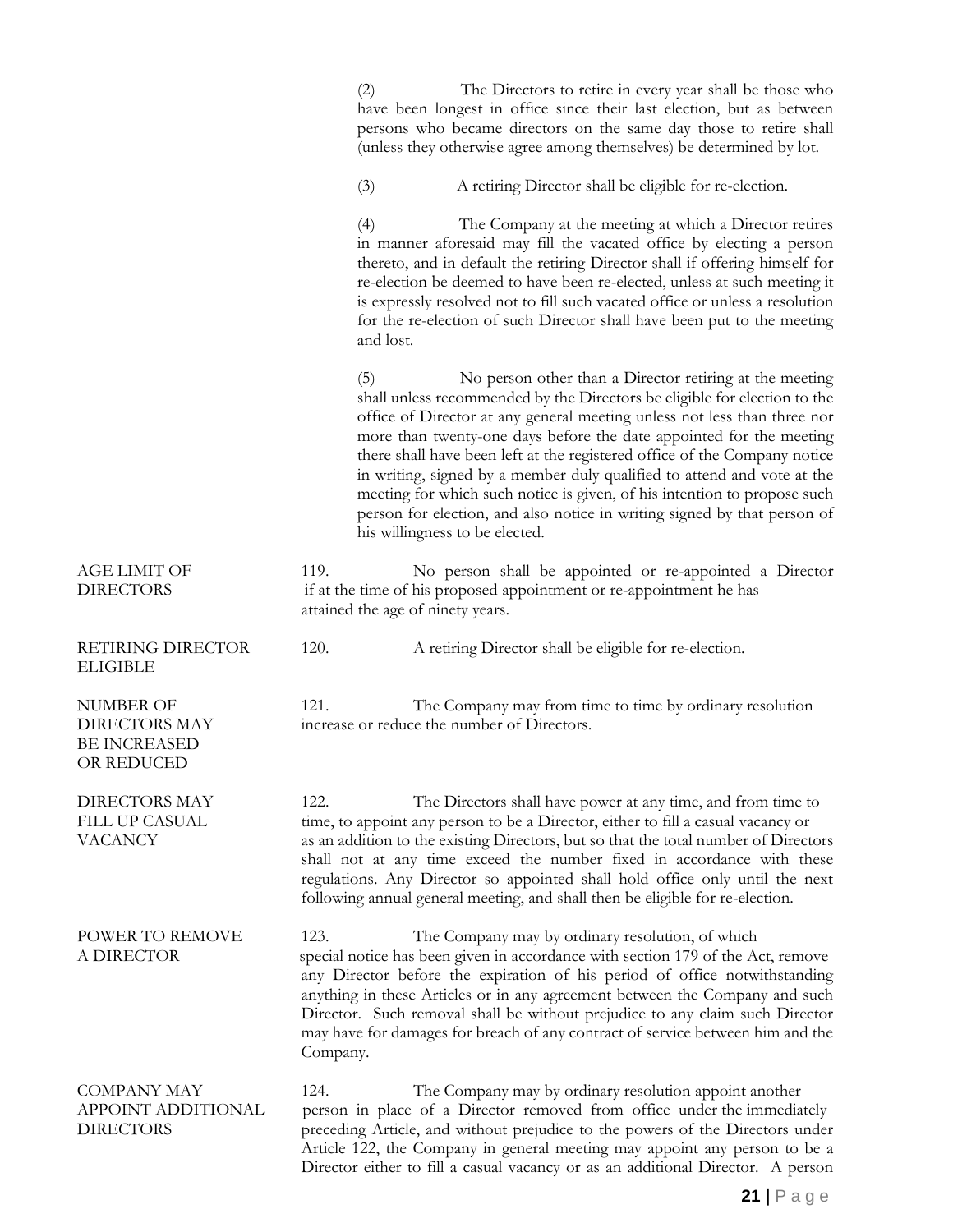appointed in place of a Director so removed or to fill such a vacancy shall be subject to retirement at the same time as if he had become a Director on the day on which the Director in whose place he is appointed was last elected a Director.

#### **PROCEEDINGS OF DIRECTORS**

MEETINGS OF 125. (a) The Directors may meet together for the dispatch of DIRECTORS business, adjourn and otherwise regulate their meetings as they think fit. Questions arising at any meeting shall be determined by a majority of votes. In case of an equality of votes, the chairman shall have a second or casting vote. A Director may, and the Secretary shall, at any time summon a meeting of the Directors. It shall not be necessary to give notice of a meeting of Directors to any Director for the time being absent from Jamaica. (b) In accordance with section 141 of the Act, a Director may, if all the Directors of the Company consent, participate in a meeting of the Directors of the Company or of a committee of the Directors by means of telephone or other communicating facilities as permits all persons participating in the meeting to hear each other, in which event, said being present for the purpose of constituting a quorum, and any such meeting shall be deemed to have taken place in Jamaica. (c) Notice of a meeting of the Directors shall be deemed to be duly given to a Director if sent by electronic mail to his last known electronic mail address notified to the Secretary or sent to him in writing to his last known office or residential address or to such other address given by him to the Company for the purpose. If it is anticipated that Directors participating in the meeting will not be in the same place, the notice must indicate how it is proposed that they should communicate with each other during the meeting. 126. (1) Subject to these Articles, Directors "**participate**" in a Directors' meeting, when: (a) the meeting has been called and it takes place in accordance with these Articles; and (b) they can communicate to the others any information or opinions they have on any particular item of the business of the meeting. (2) In determining whether Directors are participating in a Directors' meeting, it is irrelevant where any Director is or how they communicate with each other. (3) If all the Directors participating in a meeting are not in the same place, they may decide that the meeting is to be treated as taking place wherever any of them is. QUORUM OF 127. The quorum necessary for the transaction of the business of the DIRECTORS Directors may be fixed by the Directors, and unless so fixed shall be three (3). For the purposes of this Article an alternate appointed by a Director shall be counted in a quorum at a meeting at which the Director appointing him is not present. DIRECTORS MAY 128. The continuing Directors or sole continuing Director may act ACT NOTWITH- notwithstanding any vacancy in their body, but, if and so long as their number STANDING VACANCY of Directors is reduced below the number fixed by or pursuant to the regulations of the Company as the necessary quorum of Directors, the continuing Directors or Director may act for the purpose of increasing the number of Directors to that number, or of summoning a general meeting of the Company, but for no other purpose.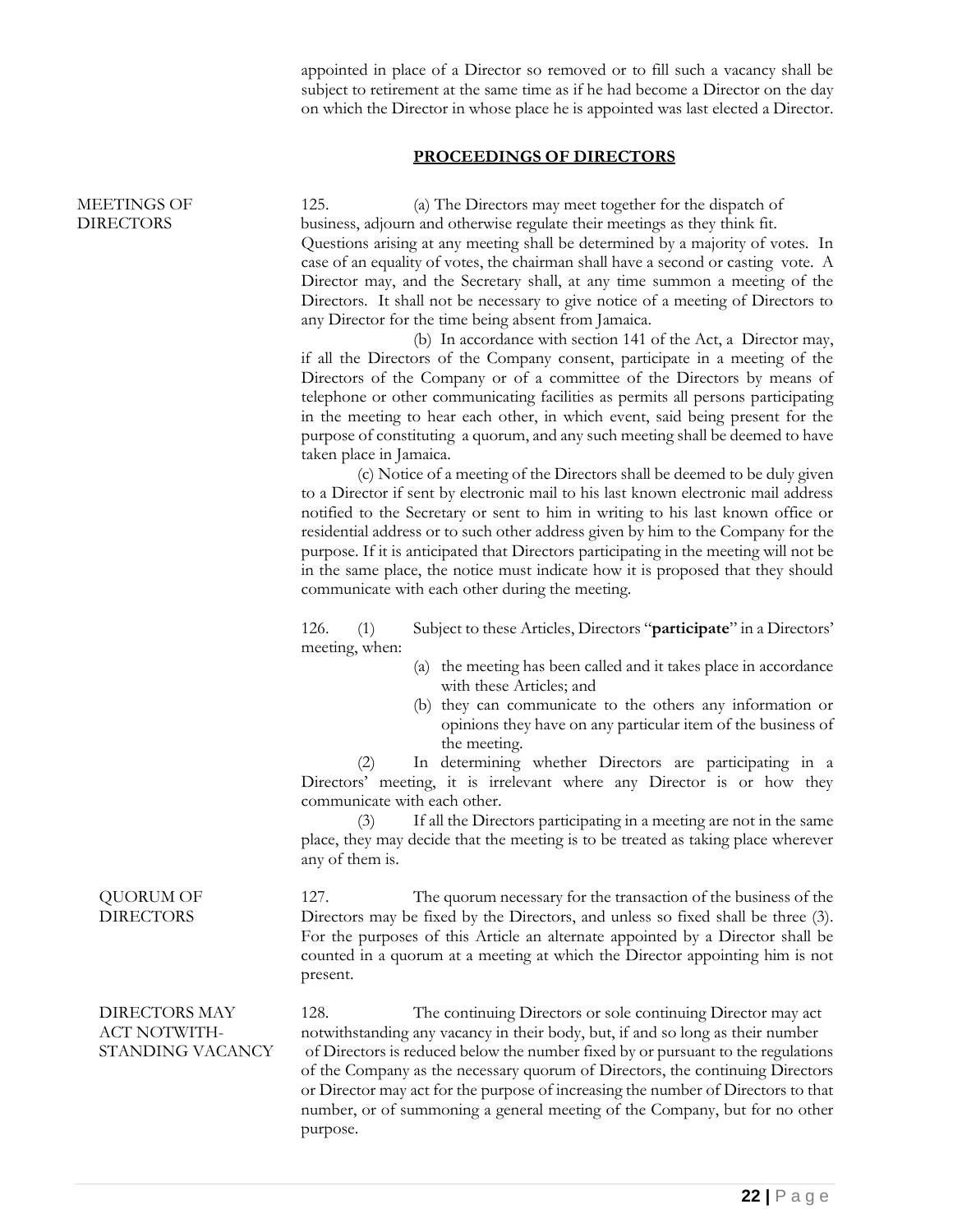| ALTERNATE DIRECTOR                                               | 129.<br>Any Director may in writing appoint any person, who is<br>approved by the majority of the Directors, to be his alternate to act in his place<br>at any meeting of the Directors at which he is unable to be present. Every such<br>alternate shall be entitled to notice of meetings of the Directors and to attend and<br>vote thereat as a Director when the person appointing him is not personally<br>present and generally to perform all the functions of his appointer as a Director<br>in the absence of such appointer, and where he is a Director to have a separate<br>vote on behalf of the Director he is representing in addition to his own vote. A<br>Director may at any time in writing revoke the appointment of an alternate<br>appointed by him. An Alternate Director shall ipso facto cease to be an Alternate<br>Director if his appointer ceases for any reason to be a Director. Every such<br>alternate shall be an officer of the Company and shall not be deemed to be the<br>agent of the Director, appointing him. The remuneration of such an alternate<br>shall be payable out of the remuneration payable to the Director appointing him,<br>and the proportion thereof shall be agreed between them. An alternate need not<br>hold any share qualification. |  |  |  |  |
|------------------------------------------------------------------|--------------------------------------------------------------------------------------------------------------------------------------------------------------------------------------------------------------------------------------------------------------------------------------------------------------------------------------------------------------------------------------------------------------------------------------------------------------------------------------------------------------------------------------------------------------------------------------------------------------------------------------------------------------------------------------------------------------------------------------------------------------------------------------------------------------------------------------------------------------------------------------------------------------------------------------------------------------------------------------------------------------------------------------------------------------------------------------------------------------------------------------------------------------------------------------------------------------------------------------------------------------------------------------------------------|--|--|--|--|
| <b>CHAIRMAN</b>                                                  | 130.<br>The Directors may elect a chairman of their meetings and<br>determine the period for which he is to hold office; but if no such chairman is<br>elected, or if at any meeting the chairman is not present within five minutes after<br>the time appointed for holding the same, the Directors present may choose one<br>of their number to be chairman of the meeting.                                                                                                                                                                                                                                                                                                                                                                                                                                                                                                                                                                                                                                                                                                                                                                                                                                                                                                                          |  |  |  |  |
| POWER TO<br><b>DELEGATE</b>                                      | 131.<br>The Directors may delegate any of their powers to<br>committees consisting of appointed member or members of their body as they<br>think fit. Appointed members may attend, speak and/or exercise their rights to<br>vote at committee meetings. Any committee so formed shall in the exercise of<br>the powers so delegated conform to any regulations that may be imposed on it<br>by the Directors. Save as aforesaid, the meetings and proceedings of a committee<br>consisting of more than one member shall be governed by the provisions of these<br>Articles regulating the proceedings and meetings of the Directors.                                                                                                                                                                                                                                                                                                                                                                                                                                                                                                                                                                                                                                                                 |  |  |  |  |
| WHEN ACTS<br>OF DIRECTORS<br>OR COMMITTEE<br><b>VALID</b>        | 132.<br>All acts done at any meeting of the Directors or of a committee<br>of Directors, or by any person acting as a Director, shall, notwithstanding that<br>it shall afterwards be discovered that there was some defect in the appointment<br>or continuance in office of any such Directors or person acting as aforesaid, or<br>that they or any of them were disqualified or had vacated office, or were not<br>entitled to vote, be as valid as if every such person had been duly appointed or<br>had duly continued in office and was qualified and had continued to be a Director,<br>and had been entitled to be a Director.                                                                                                                                                                                                                                                                                                                                                                                                                                                                                                                                                                                                                                                               |  |  |  |  |
| <b>ROUND ROBIN</b><br><b>RESOLUTION</b>                          | 133.<br>A resolution in writing signed by all the Directors for the time<br>being entitled to receive notice of a meeting including any alternate Director, if<br>entitled to receive notice of a meeting, shall be as valid and effectual as if it had<br>been passed at a meeting of the Directors duly convened and held.                                                                                                                                                                                                                                                                                                                                                                                                                                                                                                                                                                                                                                                                                                                                                                                                                                                                                                                                                                           |  |  |  |  |
|                                                                  | <b>MANAGING DIRECTOR</b>                                                                                                                                                                                                                                                                                                                                                                                                                                                                                                                                                                                                                                                                                                                                                                                                                                                                                                                                                                                                                                                                                                                                                                                                                                                                               |  |  |  |  |
| POWER TO<br><b>APPOINT</b><br><b>MANAGING</b><br><b>DIRECTOR</b> | The Directors may from time to time appoint one or more of<br>134.<br>their body to the office of Managing Director for such period and on such terms<br>as they think fit, and, subject to the terms of any agreement entered into in any<br>particular case, may revoke such appointment. A Director so appointed shall not,<br>whilst holding that office, be subject to retirement at the annual general meeting<br>of the Company in accordance with Article 118 but his appointment shall be<br>automatically determined if he ceases from any cause to be a Director.                                                                                                                                                                                                                                                                                                                                                                                                                                                                                                                                                                                                                                                                                                                           |  |  |  |  |
| <b>REMUNERATION</b><br>OF MANAGING                               | 135.<br>A Managing Director shall receive such remuneration (whether<br>by way of salary, commission or participation in profits, or partly in one way and                                                                                                                                                                                                                                                                                                                                                                                                                                                                                                                                                                                                                                                                                                                                                                                                                                                                                                                                                                                                                                                                                                                                             |  |  |  |  |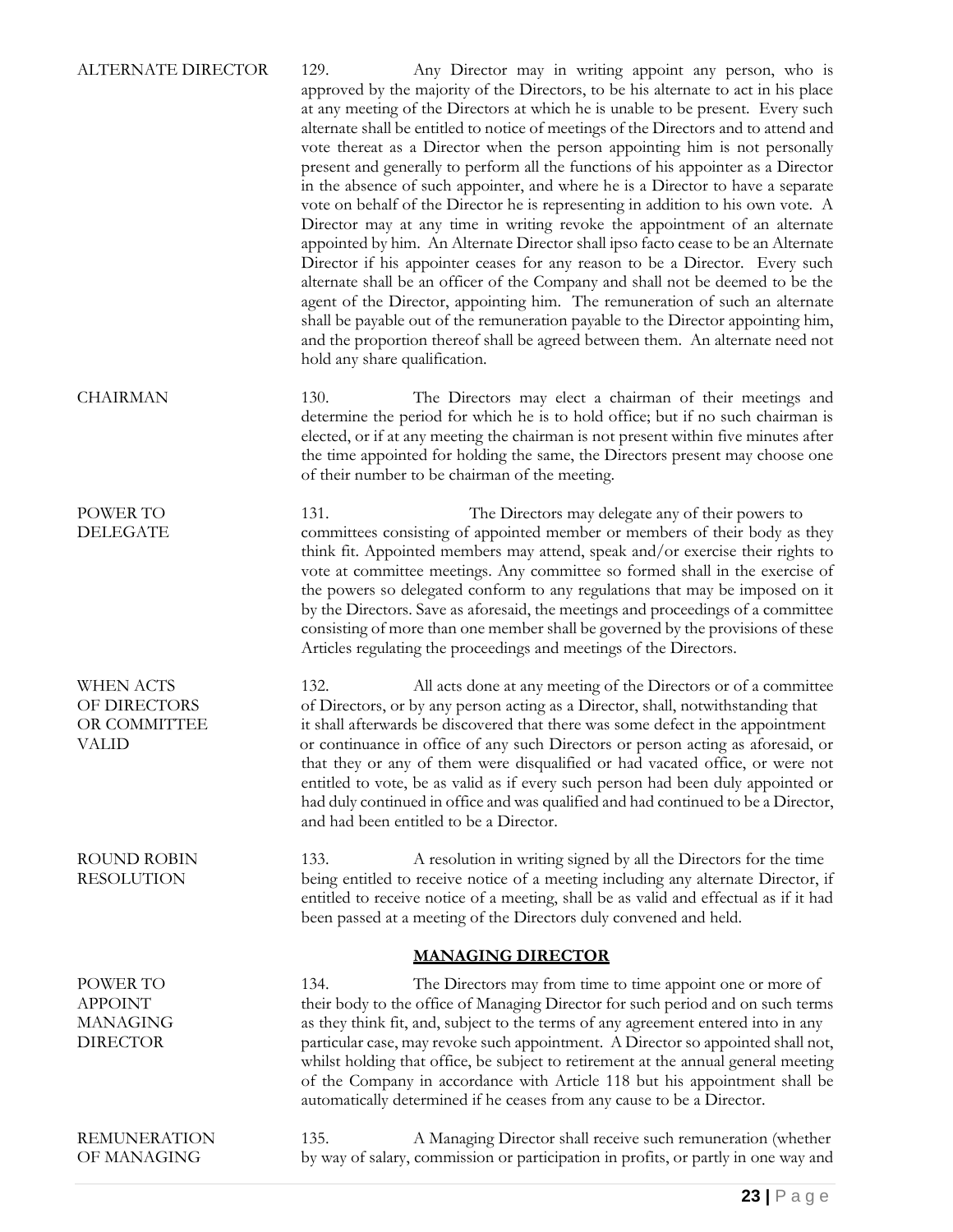| <b>DIRECTOR</b>                                                 | partly in another) as the Directors may determine.                                                                                                                                                                                                                                                                                                                                                                                                                                                                                                                                                                                                                                                                                       |
|-----------------------------------------------------------------|------------------------------------------------------------------------------------------------------------------------------------------------------------------------------------------------------------------------------------------------------------------------------------------------------------------------------------------------------------------------------------------------------------------------------------------------------------------------------------------------------------------------------------------------------------------------------------------------------------------------------------------------------------------------------------------------------------------------------------------|
| <b>POWERS OF</b><br><b>MANAGING</b><br><b>DIRECTOR</b>          | 136.<br>The Directors may entrust to and confer upon a Managing<br>Director any of the powers exercisable by them upon such terms and<br>conditions and with such restrictions as they may think fit, and either collaterally<br>with or to the exclusion of their own powers and may from time to time revoke,<br>withdraw, alter or vary all or any such powers.                                                                                                                                                                                                                                                                                                                                                                       |
|                                                                 | <b>SECRETARY</b>                                                                                                                                                                                                                                                                                                                                                                                                                                                                                                                                                                                                                                                                                                                         |
| <b>APPOINTMENT</b>                                              | 137.<br>The Secretary shall be appointed by the Directors for such term,<br>at such remuneration and upon such conditions as they may think fit; and any<br>Secretary so appointed may be removed by them.                                                                                                                                                                                                                                                                                                                                                                                                                                                                                                                               |
|                                                                 | 138.<br>The Directors may appoint a temporary substitute for the<br>Secretary, who shall, for the purposes of these presents, be deemed to be the<br>Secretary and any Secretary or Assistant Secretary so appointed may be removed<br>by them.                                                                                                                                                                                                                                                                                                                                                                                                                                                                                          |
|                                                                 | <b>THE SEAL</b>                                                                                                                                                                                                                                                                                                                                                                                                                                                                                                                                                                                                                                                                                                                          |
|                                                                 | 139.<br>The Directors shall provide for the safe custody of the Seal,<br>which shall only be used by the authority of the Directors or of a committee of<br>the Directors authorised by the Directors in that behalf, and every instrument to<br>which the Seal shall be affixed shall be signed by a Director and shall be<br>countersigned by the Secretary or by a second Director or by some other person<br>appointed by the Directors for the purpose.                                                                                                                                                                                                                                                                             |
|                                                                 | <b>DIVIDENDS AND RESERVES</b>                                                                                                                                                                                                                                                                                                                                                                                                                                                                                                                                                                                                                                                                                                            |
| <b>DECLARATION</b><br>OF DIVIDENDS                              | 140.<br>The Company in general meeting may declare dividends, but<br>no dividend shall exceed the amount recommended by the Directors.                                                                                                                                                                                                                                                                                                                                                                                                                                                                                                                                                                                                   |
| <b>INTERIM</b><br><b>DIVIDENDS</b>                              | 141.<br>The Directors may from time to time pay to the members<br>such interim dividends as appear to the Directors to be justified by the profits<br>of the Company.                                                                                                                                                                                                                                                                                                                                                                                                                                                                                                                                                                    |
| <b>DIVIDENDS PAYABLE</b><br><b>OUT OF PROFITS</b>               | No dividend shall be paid otherwise than out of profits or<br>142.<br>realised capital gains.                                                                                                                                                                                                                                                                                                                                                                                                                                                                                                                                                                                                                                            |
| <b>RESERVE</b><br><b>FUND</b>                                   | The Directors may, before recommending any dividend, set<br>143.<br>aside out of the profits of the Company such sums as they think proper as a<br>reserve or reserves, which shall, at the discretion of the Directors, be applicable<br>for any purpose to which the profits of the Company may be properly applied,<br>and pending such application may, at the like discretion, either be employed in<br>the business of the Company or be invested in such investments (other than<br>shares of the Company or of its holding company) as the Directors may from<br>time to time think fit. The Directors may also without placing the same to<br>reserve carry forward any profits which they may think prudent not to distribute. |
| <b>RIGHT TO</b><br><b>DIVIDENDS AND</b><br><b>APPORTIONMENT</b> | 144.<br>Subject to the rights of persons, if any, entitled to shares<br>with special rights as to dividend, all dividends shall be declared and paid<br>according to the amounts paid or credited as paid on the shares in respect whereof<br>the dividend is paid, but no amount paid or credited as paid on a share in advance<br>of calls shall be treated for the purposes of this Article as paid on the share. All<br>dividends shall be apportioned and paid proportionately to the amounts paid or<br>credited as paid on the shares during any portion or portions of the period in                                                                                                                                             |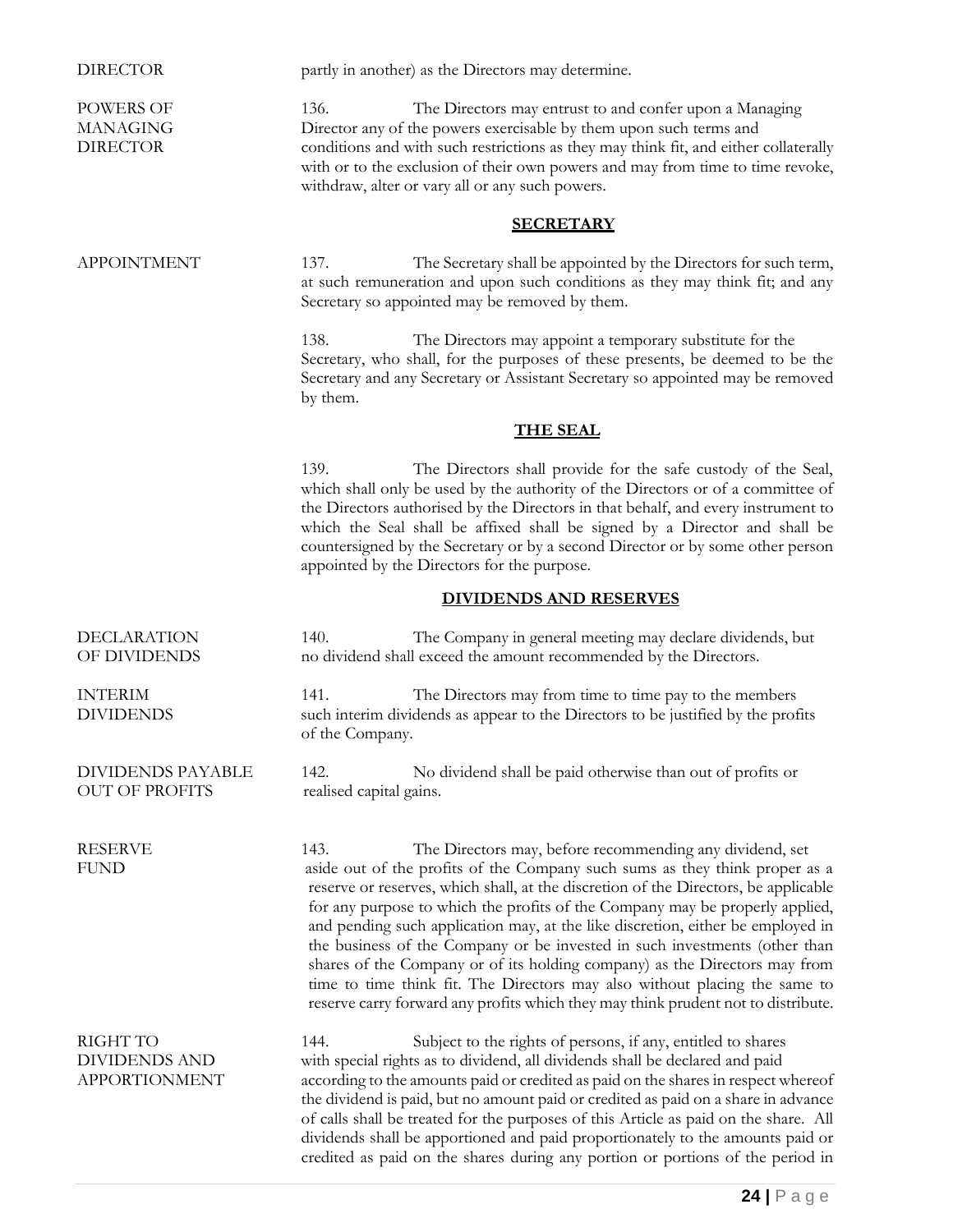respect of which the dividend is paid; but if any share is issued on terms providing that it shall rank for dividend as from a particular date such share shall rank for dividend accordingly.

DEDUCTION OF 145. The Directors may deduct from any dividend payable to DEBTS DUE TO any member on or in respect of a share all sums of money (if any) presently COMPANY payable by him to the Company on account of calls or otherwise.

RETENTION OF 146. The Directors may retain any dividend or other moneys DIVIDENDS payable on or in respect of a share on which the Company has a lien, and may apply the same in or towards satisfaction of the debts, liabilities or engagements in respect of which the lien exists.

PAYMENT OF 147. With the sanction of a general meeting any dividend may DIVIDENDS be paid wholly or in part by the distribution of specific assets and in particular IN SPECIE of paid-up shares or debentures of any other company or in any one or more of such ways. Where any difficulty arises in regard to such distribution, the Directors may settle the same as they think expedient, and in particular may issue fractional certificates and fix the value for distribution of such specific assets or any part thereof and may determine that cash payments shall be made to any members upon the footing of the value so fixed, in order to adjust the rights of all members, and may vest any such specific assets in trustees upon trust for the members entitled to the dividend as may seem expedient to the Directors.

OTHER PAYMENT 148. (1) The person to which a dividend is payable in respect of METHODS a share ("**distribution recipient**"):

- (a) is the holder of the share; or
- (b) if the share has two or more joint holders, whichever of them is named first in the register of the members; or
- (c) if the holder is no longer entitled to the share by reason of death or bankruptcy, or otherwise by operation of law, is the transmittee (being the person entitled to a share by reason of the death or bankruptcy of a shareholder or otherwise by operation of law).

(2) Any dividend, interest, or other moneys payable in respect of shares may be paid by one or more of the following means:

- (a) transfer to the bank or building society account specified by the distribution recipient either in writing or as the Directors otherwise decide from time to time;
- (b) sending a cheque made payable to the distribution recipient by post to the registered address (if the distribution recipient is the holder of the share) or to an address specified by the distribution recipient either in writing or as the Directors may specify otherwise decide from time to time;
- (c) sending a cheque by post, made payable to such person, at such address as the distribution recipient has specified either in writing or as the Directors may otherwise decide from time to time; or
- (d) any other means of payment as the Directors agree with the distribution recipient either in writing, or by such other means as the Director's decide from time to time,

and the Company shall not be responsible for any loss arising in respect of such payment or attempt at payment by such means.

DIVIDEND 149. No dividend or other moneys payable on or in respect of a NOT TO BEAR share shall bear interest against the Company.

INTEREST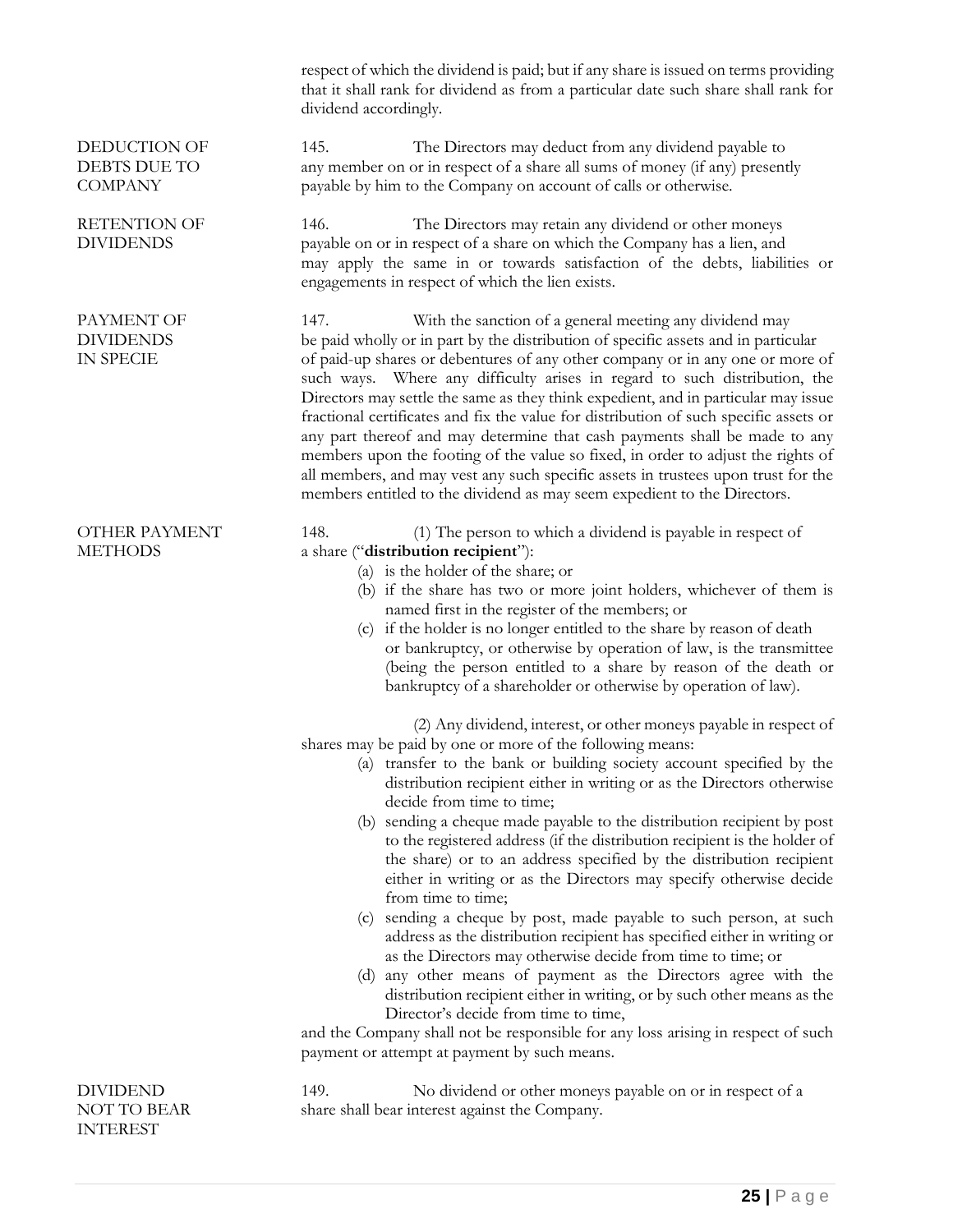| <b>UNCLAIMED</b><br><b>DIVIDENDS</b>                                        | 150.<br>All dividends unclaimed for one year after having been declared<br>may be invested or otherwise made use of by the Directors for the benefit of the<br>Company until claimed, and the Company shall not be constituted a trustee in<br>respect thereof. All dividends unclaimed for a period of twelve years after having<br>been declared shall be forfeited and shall revert to the Company.                                                                                                                                                                                                                                                                                                                                                                                                                                                                                                                                                                                                                                                                                                                                                                                                                                             |
|-----------------------------------------------------------------------------|----------------------------------------------------------------------------------------------------------------------------------------------------------------------------------------------------------------------------------------------------------------------------------------------------------------------------------------------------------------------------------------------------------------------------------------------------------------------------------------------------------------------------------------------------------------------------------------------------------------------------------------------------------------------------------------------------------------------------------------------------------------------------------------------------------------------------------------------------------------------------------------------------------------------------------------------------------------------------------------------------------------------------------------------------------------------------------------------------------------------------------------------------------------------------------------------------------------------------------------------------|
|                                                                             | <b>ACCOUNTS</b>                                                                                                                                                                                                                                                                                                                                                                                                                                                                                                                                                                                                                                                                                                                                                                                                                                                                                                                                                                                                                                                                                                                                                                                                                                    |
| DIRECTORS TO<br><b>KEEP ACCOUNTS</b>                                        | 151.<br>The Directors shall cause proper books of account to be kept<br>with respect to:<br>(a) all sums of money received and expended by the Company and the<br>matters in respect of which the receipt and expenditure takes place;<br>(b) all sales and purchases of goods by the Company; and<br>(c) the assets and liabilities of the Company.<br>Proper books shall not be deemed to be kept if there are not kept such books of<br>account as are necessary to give a true and fair view of the state of the Company's<br>affairs and to explain its transactions.                                                                                                                                                                                                                                                                                                                                                                                                                                                                                                                                                                                                                                                                         |
| <b>WHERE ACCOUNTS</b><br>TO BE KEPT                                         | The books of account shall be kept at the Office, or, subject to<br>152.<br>section 144 of the Act, at such other place or places as the Directors think fit,<br>and shall always be open to the inspection of the Directors.                                                                                                                                                                                                                                                                                                                                                                                                                                                                                                                                                                                                                                                                                                                                                                                                                                                                                                                                                                                                                      |
| <b>INSPECTION</b><br><b>BY MEMBERS</b>                                      | The Directors shall from time to time determine whether<br>153.<br>and to what extent, and at what times and places, and under what conditions<br>or regulations, the accounts and books of the Company, or any of them, shall be<br>open to the inspection of members not being Directors, and no member (not<br>being a Director) shall have any right of inspecting any account or book or<br>document of the Company, except as conferred by statute or authorised by the<br>Directors, or by the Company in a general meeting, and no member, not being a<br>Director, shall be entitled to require or receive any information concerning the<br>business, trading or customers of the Company, or any trade secret or secret<br>process of or used by the Company.                                                                                                                                                                                                                                                                                                                                                                                                                                                                           |
| <b>ANNUAL ACCOUNTS</b><br>AND BALANCE SHEETS                                | 154.<br>The Directors shall from time to time, in accordance with<br>sections 145 and 147 of the Act, cause to be prepared and to be laid before<br>the Company in a general meeting such profit and loss accounts, balance sheets,<br>group accounts (if any) and reports as are referred to in those sections.                                                                                                                                                                                                                                                                                                                                                                                                                                                                                                                                                                                                                                                                                                                                                                                                                                                                                                                                   |
| <b>COPY OF</b><br><b>ACCOUNTS TO</b><br><b>BE SENT TO</b><br><b>MEMBERS</b> | 155.<br>A copy of every balance sheet containing a segment on<br>Management Discussion and Analysis (including every document required<br>by law to be annexed thereto) which is to be laid before the Company in<br>a general meeting, together with a copy of the Auditor's Report, shall not less<br>than twenty-one (21) days before the date of the meeting be sent by the Company<br>by electronic mail, post, or courier delivery to every member of, and every holder<br>of debentures of the Company and to every person registered under Article 51 or<br>Article 52. Provided that this Article shall not require a copy of those documents<br>to be sent to any person of whose address or electronic mail address the Company<br>is not aware or to more than one of the joint holders of any shares or debentures<br>and provided further where such documents are posted on the website of the<br>Company every member, every holder of debentures of the Company, and every<br>person registered under Article 51 or Article 52 shall be deemed to receive such<br>documents on the date on which a notice is published in a newspaper of island-<br>wide circulation giving notice of the fact that such documents are so posted. |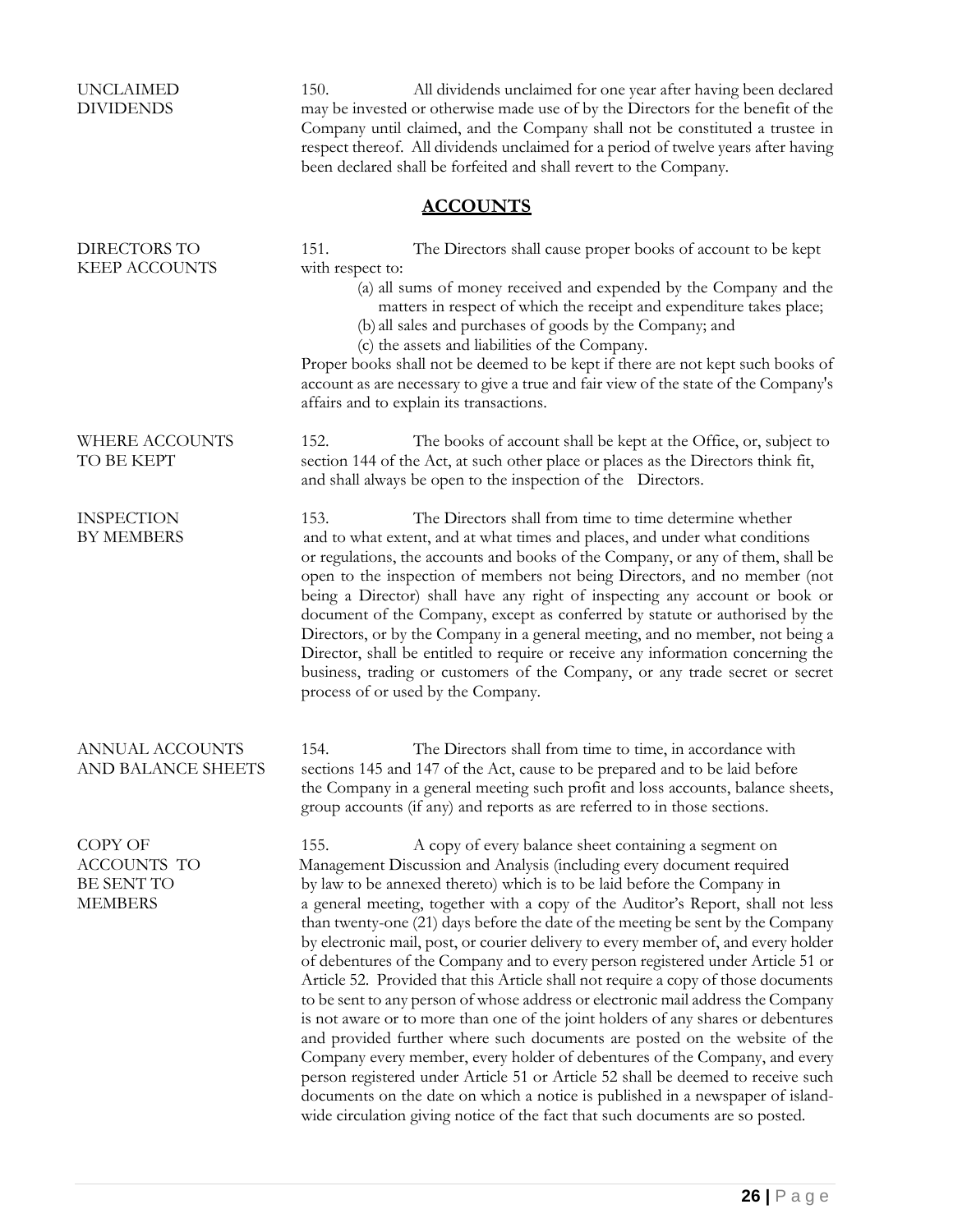# **CAPITALISATION OF PROFITS**

POWER TO 156. The Company in a general meeting may upon the CAPITALISE recommendation of the Directors resolve that it is desirable to capitalise any part of the amount for the time being standing to the credit of any of the Company's reserve accounts or to the credit of the profit and loss account or otherwise available for distribution and not required for the payment or provision of the fixed dividend on any shares entitled to fixed preferential dividends, and accordingly that such sums be set free for distribution amongst the members who would have been entitled thereto if distributed by way of dividend and in the same proportions on condition that the same be not paid in cash but be applied either in or towards paying up any amounts for the time being unpaid on any share held by such members respectively or paying up in full unissued shares or debentures of the Company to be allotted and distributed credited as fully paid up to and amongst such members in the proportion aforesaid, or partly in the one way and partly in the other, and the Directors shall give effect to such resolution; Provided that a share premium account and a capital redemption reserve fund may, for the purposes of this Article only be applied in the paying up of unissued shares to be issued to members of the Company as fully paid bonus shares.

EFFECT OF 157. Whenever such a resolution as aforesaid shall have been passed RESOLUTION the Directors shall make all appropriations and applications of the undivided TO CAPITALISE profits resolved to be capitalised thereby, and all allotments and issues of fullypaid shares or debentures, if any, and generally shall do all acts and things required to give effect thereto, with full power to the Directors to make such provision by the issue of fractional certificates or by payment in cash or otherwise as they think fit for the case of shares or debentures becoming distributable in fractions, and also to authorise any person to enter on behalf of all members entitled thereto into an agreement with the Company providing for the allotment to them respectively, credited as fully paid up, of any further shares or debentures to which they may be entitled upon such capitalisation, or (as the case may require) for the payment up by the Company on their behalf, by the application thereto of their respective proportions of the profits resolved to be capitalised, of the amounts or any part of the amounts remaining unpaid on their existing shares, and any agreement made under such authority shall be effective and binding on all such members.

#### **DISTRIBUTION OF CAPITAL ASSETS**

POWER TO 158. The Company in a general meeting may at any time and from DISTRIBUTE time to time resolve that any surplus moneys in the hands of the Company representing capital profits arising from the receipt of moneys received or recovered in respect of or arising from the realisation of any capital assets of the Company or any investment representing the same and not required for the payment or provision of any fixed preferential dividend instead of being applied in the purchase of other capital assets or for other capital purposes be distributed amongst the ordinary shareholders on the footing that they receive the same as capital and in the shares and proportions in which they would have been entitled to receive the same if it had been distributed by way of dividend provided always that no such profit as aforesaid shall be so distributed unless there shall remain in the hands of the Company a sufficiency of other assets to answer in full the whole of the liabilities and paid-up share capital of the Company for the time being.

#### **AUDIT**

AUDIT 159. Auditors shall be appointed and their duties regulated in accordance with sections 154 to 157 inclusive of the Act.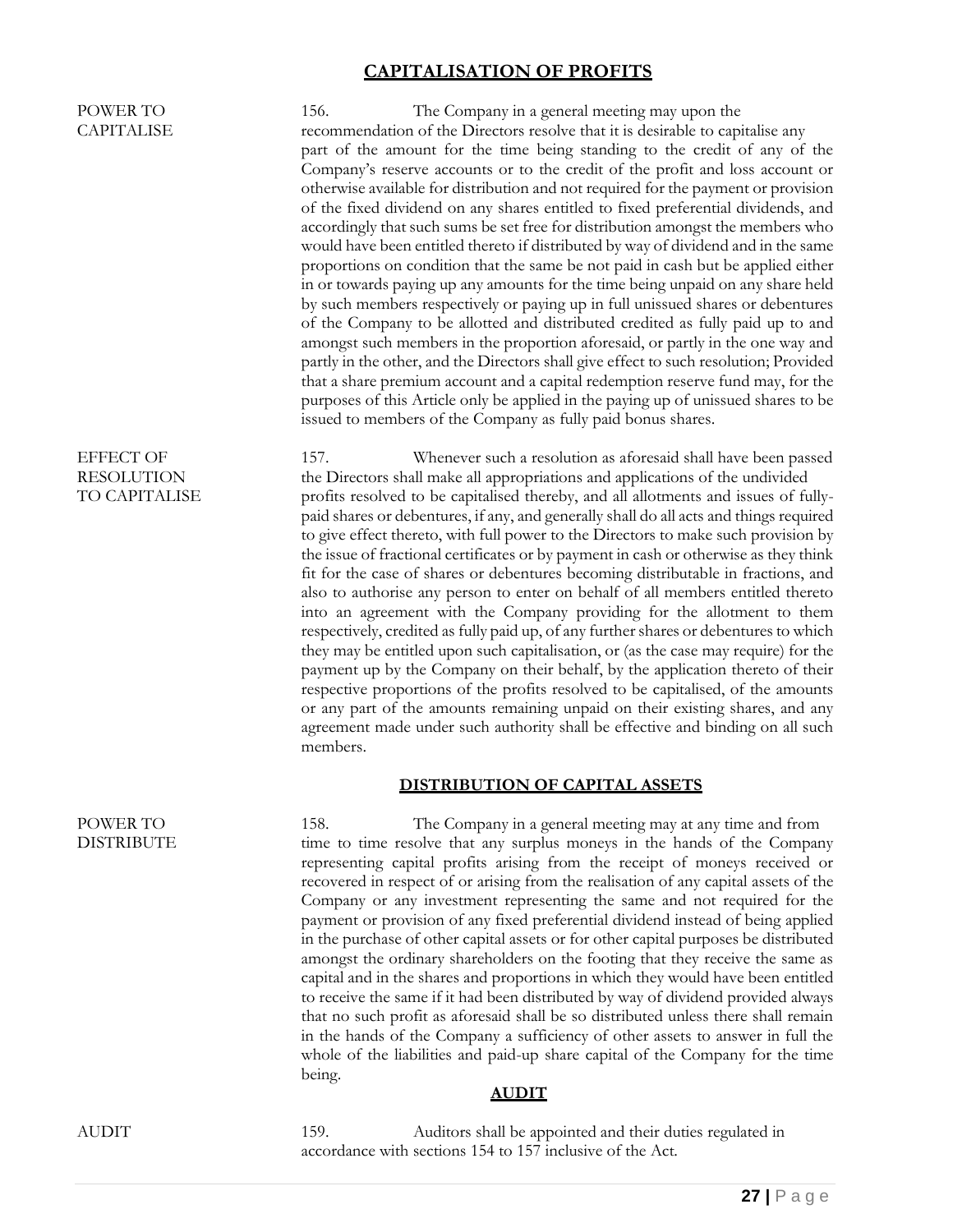# **NOTICES** NOTICES TO 160. The Company may be served with notice by leaving it or THE COMPANY sending it by courier delivery to a registered office of the Company. Any notice to be given or any other document to be sent by the Company to any of the members may be: (a) sent to him personally in writing or electronic soft copy; (b) sent by post to the address recorded on the Member's registration or any other postal address provided by the Member to the Company for the purpose of giving notice. In the event that such notice or document is specifically required at law, or these Articles, or the rules of any Stock Exchange, to be sent in writing the Company will obtain the Member's written consent prior to sending it to him electronically. NOTICES TO MEMBERS 161. A notice or any other document may be given in writing by the Company to any member either by personal delivery to him or by mailing it to his registered address, or (if he has no registered address in Jamaica) to the address, if any, within Jamaica supplied by him to the Company for the giving of notice to him, or by sending it to his electronic mail address or to his facsimile number supplied by him to the Company for the giving of notice to him. When a notice is sent by post or by electronic mail and it is properly addressed to the intended recipient, or when sent by facsimile, service is deemed to be effected by sending the notice or document to his registered address, the electronic mail address, or facsimile number provided by the Member. Such notice or document is deemed to have been received by the intended recipient at the expiration of twenty-four hours after the letter containing the same is so mailed in a post office in Jamaica or the electronic mail or facsimile is so sent (as the case may be), and in any other case at the time at which the notice or other document would be delivered in the ordinary course of post. NOTICE TO 162. The Company may send a notice or document to joint holders JOINT HOLDERS by post, electronic means, courier delivery or leave it at the registered address to joint holder first named in the Register in respect of the share. NOTICE VALID 163. Any notice or document sent by post, electronic means, THOUGH MEMBER courier delivery or left at the registered address of any member in pursuance DECEASED OR of these Articles, shall, notwithstanding such member be then deceased BANKRUPT or bankrupt and whether or not the Company have notice of his decease or bankruptcy, be deemed to have been duly served in respect of any shares, whether held solely or jointly with other persons by such member, until some other person be registered in his stead as the holder or joint holder thereof, and such service shall for all purposes be deemed a sufficient service of such notice or document on all persons interested (whether jointly with or as claiming through or under him) in any such share.

PERSONS 164. (1) Notice of every general meeting shall be given in any ENTITLED TO manner hereinbefore authorised to –

- RECEIVE NOTICES (a) every member except those members who (having no registered OF GENERAL address within Jamaica) having not supplied to the Company an MEETINGS address within Jamaica for the giving of notices to them;
	- (b) every person upon whom the ownership of a share devolves by reason of his being a legal personal representative or a trustee in bankruptcy of a member where the member but for his death or bankruptcy would be entitled to receive notice of the meeting; and
	- (c) the auditor for the time being of the Company.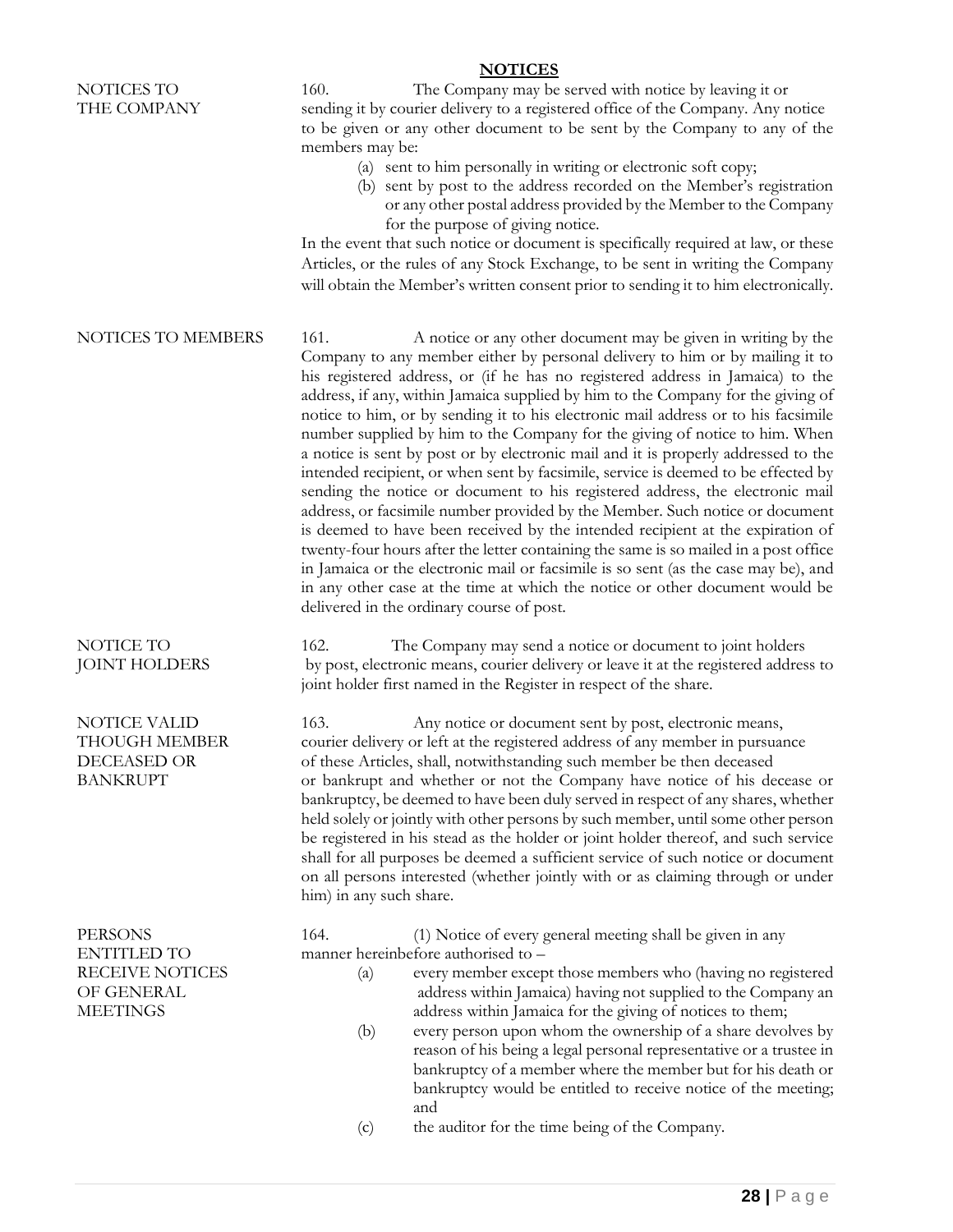No other person shall be entitled to receive notices of general meetings. Notwithstanding any other provisions whatsoever of these Articles, any notice summoning a general meeting may be given fully and effectually given and served by way of advertisement (without the Company taking any other step to give such notice) in a newspaper of island-wide circulation in Jamaica, and shall be deemed to be duly given on the date of its published in such newspaper. This method of giving or service such notice also applies where such advertisement is published in such a newspaper detailing where copies of such notice and any document referred to in such notice may be viewed.

(2) A person who, by operation of law, is transferee of any share or by any other means has become entitled to any share shall be bound by every notice in respect to such share which has been previously entered in the Register under his name and address.

### **WINDING UP**

DISTRIBUTION OF 165. If the Company shall be wound up the Liquidator may, with ASSETS IN SPECIE the sanction of an extraordinary resolution of the Company and any other sanction required by the Act, divide amongst the members in specie or kind the whole or any part of the assets of the Company (whether they shall consist of property of the same kind or not) and may, for such purpose, set such value as he deems fair upon any property to be divided as aforesaid and may determine how such division shall be carried out as between the members or different classes of members. The Liquidator may with the like sanction, vest the whole or any part of the assets in trustees upon such trusts for the benefit of the members or any of them as the Liquidator, with the like sanction, shall think fit, but so that no member shall be compelled to accept any shares or other securities whereon there is any liability.

#### **INDEMNITY**

| <b>INDEMNITY OF</b><br>DIRECTORS,<br>ETC. | Every Director, Managing Director, Agent, Auditor, Secretary<br>166.<br>or other officer of the Company shall be entitled to be indemnified out of the<br>assets of the Company against all losses or liabilities which he may sustain or incur<br>in or about the execution of the duties of his office or otherwise in relation<br>thereto, including any liability incurred by him in defending any proceedings,<br>whether civil or criminal, in which judgment is given in his favour or in which he<br>is acquitted or in connection with any application under section 389 of the Act in<br>which relief is granted to him by the court, and no Director or other officer shall<br>be liable for any loss, damage or misfortune which may happen to or be incurred<br>by the Company in the execution of the duties of his office or in relation thereto.<br>But this Article shall only have effect subject to sections 201, 202 and 203 of the<br>Act. |                                                                                                                                                                                                                                                                                                                                                                                                                                                                                                                                                                                                                                               |  |  |
|-------------------------------------------|-----------------------------------------------------------------------------------------------------------------------------------------------------------------------------------------------------------------------------------------------------------------------------------------------------------------------------------------------------------------------------------------------------------------------------------------------------------------------------------------------------------------------------------------------------------------------------------------------------------------------------------------------------------------------------------------------------------------------------------------------------------------------------------------------------------------------------------------------------------------------------------------------------------------------------------------------------------------|-----------------------------------------------------------------------------------------------------------------------------------------------------------------------------------------------------------------------------------------------------------------------------------------------------------------------------------------------------------------------------------------------------------------------------------------------------------------------------------------------------------------------------------------------------------------------------------------------------------------------------------------------|--|--|
|                                           |                                                                                                                                                                                                                                                                                                                                                                                                                                                                                                                                                                                                                                                                                                                                                                                                                                                                                                                                                                 | <b>UNTRACED MEMBERS</b>                                                                                                                                                                                                                                                                                                                                                                                                                                                                                                                                                                                                                       |  |  |
| <b>UNTRACED MEMBERS</b>                   | 167.                                                                                                                                                                                                                                                                                                                                                                                                                                                                                                                                                                                                                                                                                                                                                                                                                                                                                                                                                            | (1) The Company is entitled to sell at the best reasonable price that may<br>be obtained any share held by a member, or any share to which a person is entitled<br>to by way of transfer if:<br>(a) for a period of twelve (12) years no cheque or warrant for amounts<br>payable in respect to the share sent and payable in the manner authorized<br>by these Articles has been cashed and no communication has been<br>received by the Company from the member or person concerned;<br>(b) during that period at least three (3) dividends have been paid;<br>(c) after the expiration of the twelve (12) years, by advertisement in daily |  |  |

(c) after the expiration of the twelve (12) years, by advertisement in daily newspapers published in Jamaica and by the Stock Exchange (if shares